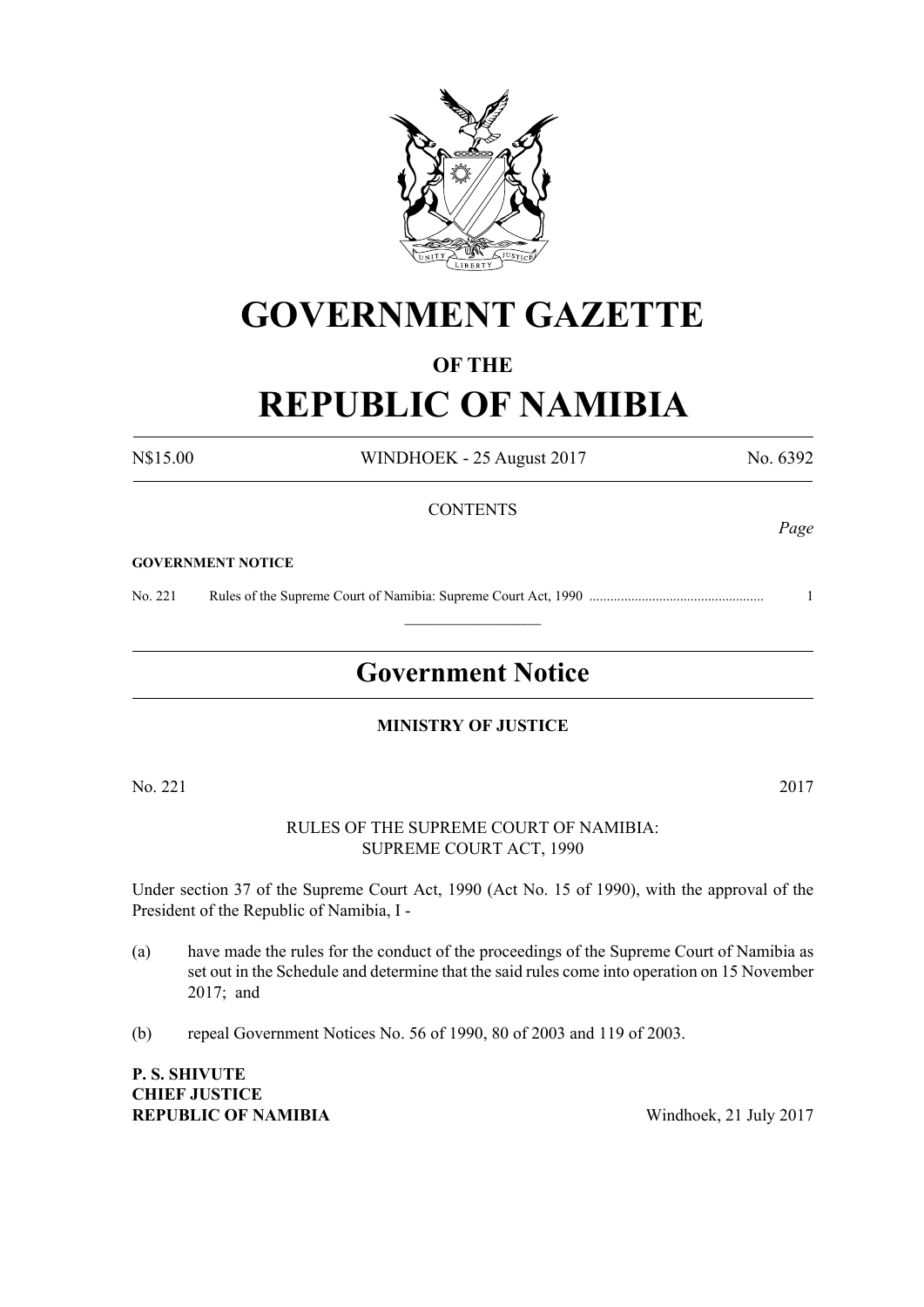# **SCHEDULE**

# ARRANGEMENT OF RULES

# **Rule**

- 1. Definitions
- 2. Registrar's office hours
- 3. Sittings of court and vacations
- 4. Application for leave to appeal
- 5. Interlocutory matters
- 6. Summary dismissal of appeal in civil proceedings
- 7. Instituting an appeal
- 8. Filing of record
- 9. Withdrawal of appeal
- 10. Appeal in terms of Criminal Procedure Act, 1977
- 11. Requirements for record
- 12. Procedure where court acts as court of first instance
- 13. Procedure where court exercises review jurisdiction in terms of section 16 of Act
- 14. Security in case of appeals
- 15. Security where court exercises jurisdiction in terms of section 15 or 16 of Act
- 16. Date of hearing
- 17. Heads of argument in appeals
- 18. Heads of argument in proceedings under section 15 or 16 of Act
- 19. Citation of foreign authority
- 20. Oral argument
- 21. Bundle of authorities
- 22. Copies of records in criminal cases
- 23. Registration and electronic-filing
- 24. Availability of e-justice system
- 25. Taxation of costs
- 26. Legal practitioners fees
- 27. Fees of court
- 28. Service or execution of process of court
- 29. General power of court
- 30. Savings and transitional provisions

# **Annexures**

| <b>ANNEXURE A:</b> | Legal practitioners fees |
|--------------------|--------------------------|
| <b>ANNEXURE B:</b> | Court fees               |

# **Definitions**

**1.** In these rules a word or expression to which a meaning has been assigned in the Act bears that meaning, and unless the context otherwise indicates –

"affidavit" means a written statement signed by the deponent thereof under oath or affirmation administered by a Commissioner of Oaths in terms of the Justices of the Peace and Commissioners of Oaths Act, 1963 (Act No. 16 of 1963);

"apply" means apply on notice of motion, and "application" has a corresponding meaning;

"court" means the Supreme Court of Namibia;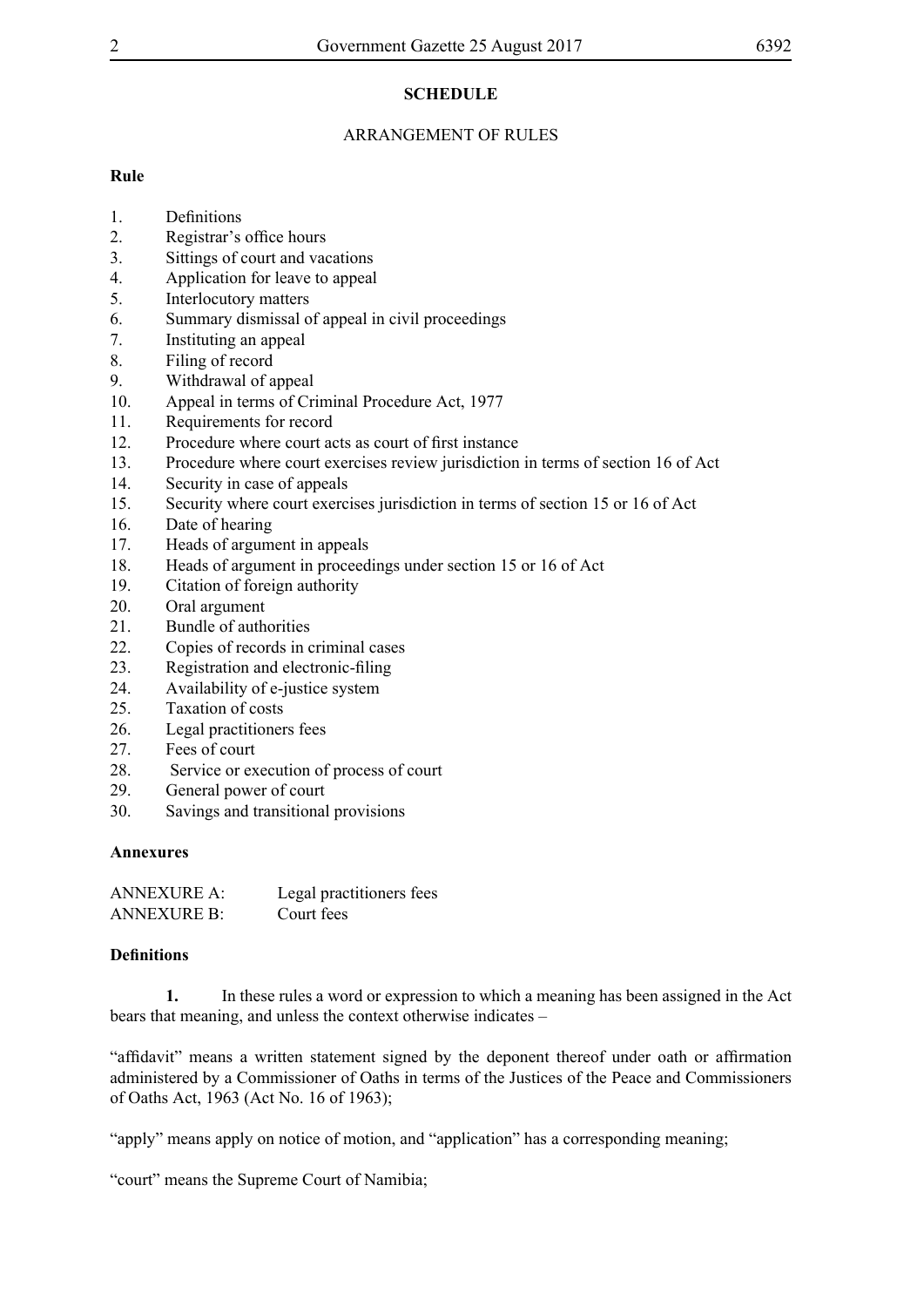"court day" means any day which is not a Saturday, Sunday or public holiday and only court days must be included in the computation of any time expressed in days prescribed by these rules or fixed by any order of the court;

"deliver" means to serve copies on all parties and file the original with the registrar and the service or filing could be by electronic means;

"electronic" means technology having electrical, digital, magnetic, wireless, optical, electromagnetic or other intangible form or similar capabilities;

"e-justice" means the internet-based system for delivering process and maintaining court case files in the court and the letter 'e' in the e-justice being reference to the word 'electronic' as defined;

"file" means to file with the registrar or the registrar of the court appealed from;

"instructed legal practitioner" means a legal practitioner instructed by another legal practitioner who does not practise in the same law firm or institution as the first named legal practitioner, the Government Attorney, the head of a law centre or the Director of Legal Aid appointed in terms of the Legal Aid Act, 1990 (Act No. 29 of 1990) to render advocacy services related to proceedings in any cause or matter, regardless of whether such instructed legal practitioner practises with or without a fidelity fund certificate issued in terms of the Legal Practitioners Act, 1995;

"interlocutory matters" means any matter relevant to a pending appeal where the decision on it does not dispose of the appeal;

"judge" means a judge, an acting judge or an *ad hoc* judge of the Supreme Court;

"Legal Practitioners Act, 1995" means the Legal Practitioners Act, 1995 (Act No. 15 of 1995);

"legal practitioner" means a person who, in terms of the Legal Practitioners Act, 1995 has been admitted and authorised to practice as a legal practitioner or is deemed to have been so admitted and authorised and practices for personal gain or is in the service of a law centre or the State;

"lodge" means to lodge process with the registrar by a legal practitioner practising in Windhoek, or by registered post, or by a party personally, if the party is not represented by a legal practitioner, after prior service of the process on any other party;

"party" means a litigant in terms of these rules, and includes his or her legal practitioner, as the context may require;

"process" includes any official court document and pleading;

"typed" includes duplicated by the wax stencil method and all other modes of representing or reproducing words in a visible form, but does not include duplicated typing, handwriting or printing;

"the Act" means the Supreme Court Act, 1990 (Act No. 15 of 1990); and

"the Criminal Procedure Act" means the Criminal Procedure Act, 1977 (Act No. 51 of 1977).

#### **Registrar's office hours**

**2.** (1) The office of the registrar must be open on court days from 08h30 to 13h00 and from 14h00 to 17h00.

(2) Despite subrule (1),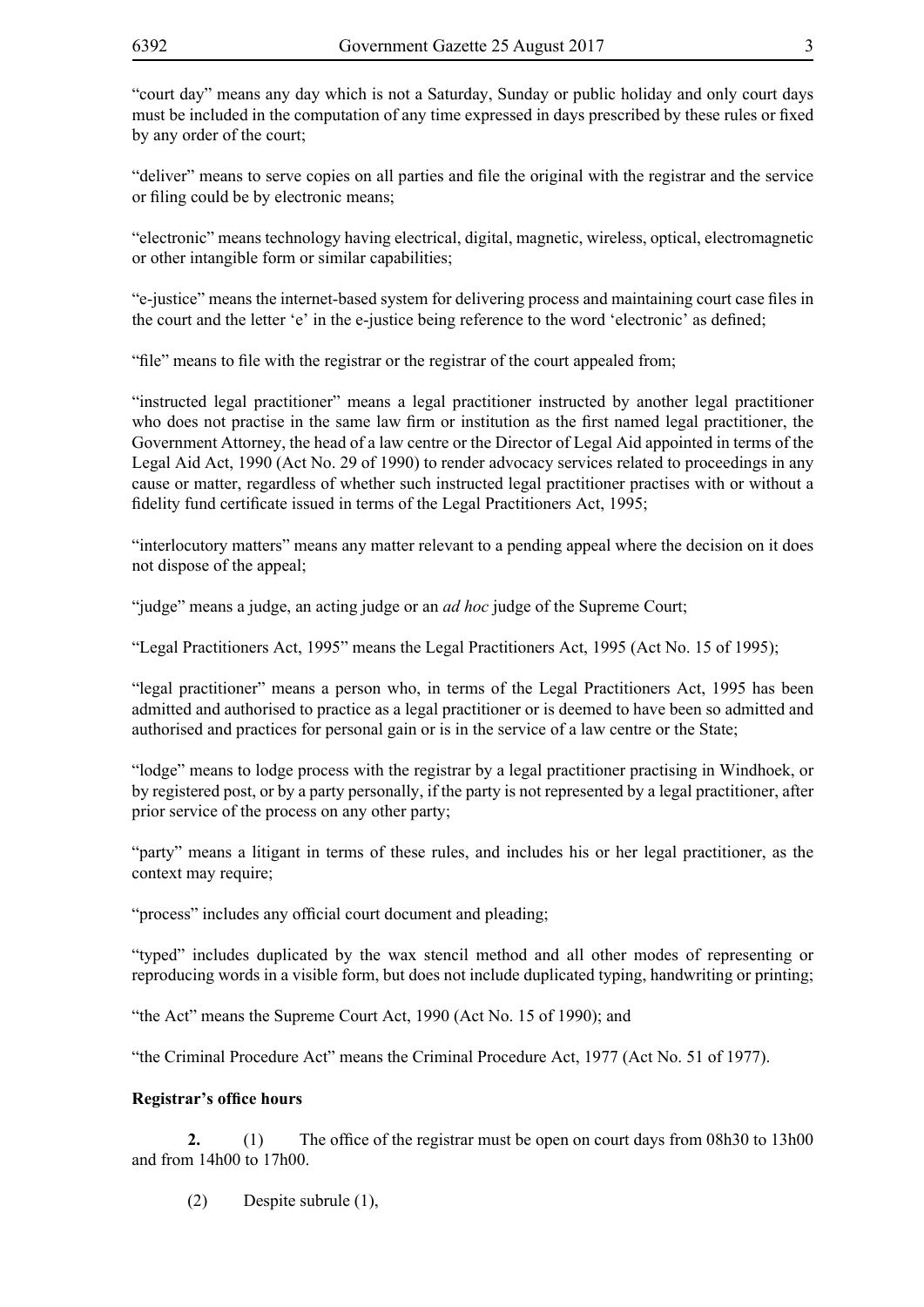- (a) no documents may be lodged after 16h00; but
- (b) the registrar may in exceptional circumstances accept documents at any time, and must do so when directed by a judge.

#### **Sittings of court and vacations**

- **3.** (1) There are three terms in each calendar year, namely -
- (a) 1 March to 15 April inclusive;
- (b) 1 June to 15 July inclusive; and
- (c) 1 October to 15 November inclusive.

(2) Despite subrule (1), the Chief Justice may extend or shorten the duration of any particular term.

(3) The remainder of the year excluded in subrule (1) is vacation, but the Chief Justice may set down a hearing during the vacation if, in his or her opinion, a hearing is justified for its urgency or for any other sufficient reason.

 (4) If the day fixed for the commencement of a term is not a court day, the term commences on the next succeeding court day and, if the day fixed for the end of a term is not a court day, the term ends on the court day preceding.

(5) A party to an appeal seeking to set down an appeal outside the terms prescribed under subrule (1) may make application, on notice to any other party, to the Chief Justice setting out the grounds upon which the application is made.

 $(6)$  A party who receives the notice referred to in subrule  $(5)$  must file his or her response within three days, if he or she opposes the expedited hearing of the appeal.

#### **Application for leave to appeal**

**4.** (1) Whenever in terms of the Act a person is entitled to petition the Chief Justice for leave to appeal, that person must deliver to the registrar-

- (a) in criminal matters, the petition together with a verifying affidavit and four copies of the petition and affidavit; and
- (b) in all other matters, the petition together with a verifying affidavit and two copies of the petition and affidavit.

 (2) A petitioner must serve a copy of every petition and verifying affidavit, referred to in subrule (1), on the respondent or his or her legal practitioner.

(3) If the petition mentioned in subrule (1) is referred to the court by the Chief Justice or any other judge of the court designated in terms of the Act -

- (a) the petitioner must lodge with the registrar two additional typed copies of the petition within the time fixed by the Chief Justice or any other judge;
- (b) the Chief Justice or such other judge may, if he or she considers it necessary, direct that at least four typed copies of the record must be filed with the court, one of which must be certified by the registrar of the court appealed from as a correct record; and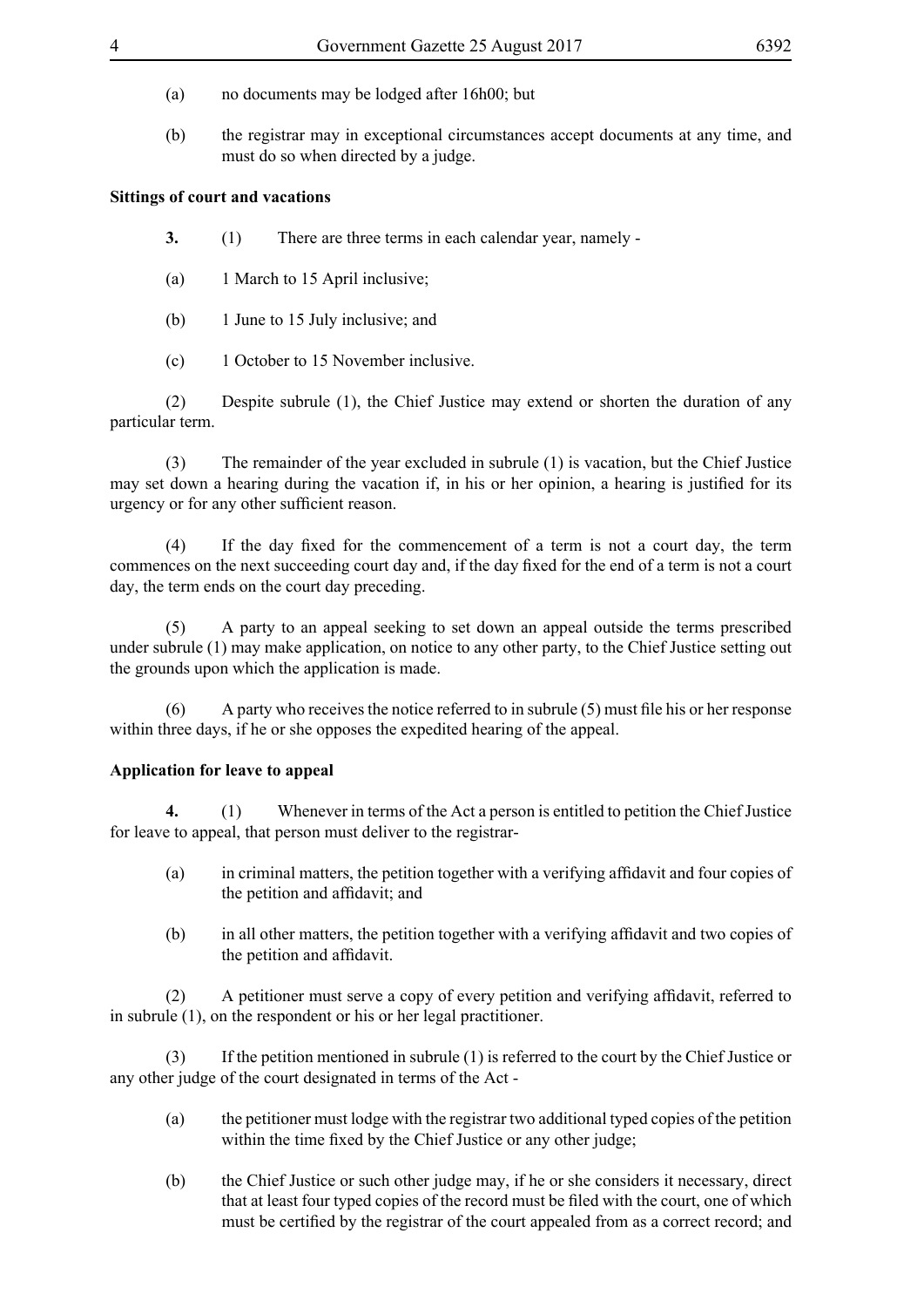(c) the registrar must inform any other party that the petition has been referred to the court.

(4) Unless the respondent or his or her legal practitioner agrees to an extension of the time fixed under subrule (3)(a), the petitioner must make an application to the Chief Justice or any other judge to extend the time, which application must be lodged with the registrar.

 (5) The respondent must lodge two copies of every affidavit in answer to a petition within 21 days of service of a copy of the petition on the respondent or his or her legal practitioner, except that where a petition has been referred to the court in terms of subrule subrule (3), the respondent must lodge two additional copies within 14 days of being informed of the referral in terms of subrule  $(3)(c)$ .

- (6) Every application for leave to appeal must –
- (a) contain concise and sufficient information as may be necessary to enable the court to decide whether to grant the application; and
- (b) be accompanied by a copy of the judgment delivered by the court appealed from, and where leave to appeal has been refused by that court, a copy of the judgment refusing such leave.
- (7) A petition must –
- (a) not contain any unrelated or irrelevant matter; and
- (b) deal with the merits of the case only in so far as is necessary for the purpose of explaining and supporting the particular grounds upon which leave to appeal is sought.

(8) Whenever the court grants leave to appeal, rules 10 and 11 relating to the time limits allowed for the lodging of records and rule 14 which provides for security for costs of appeals apply with necessary changes required by the context, unless the court directs otherwise.

(9) Whenever leave to appeal has been granted by the court or the court appealed from, the registrar may not set down the case for hearing in the court until proof has been furnished to the registrar that any security ordered under rule 14 or by the court appealed from, has been furnished by the appellant within the period fixed by the court in question.

(10) Subrules (2), (3), (6), (7) and (8) apply with necessary changes required by the context to applications for condonation.

(11) An application for condonation must be accompanied by two typed copies of the application or such number as the Chief Justice or the judges considering the application may direct.

(12) In the case of a criminal matter, an application for condonation must be accompanied by four typed copies of the application or such number as the Chief Justice or the judges considering the application may direct.

(13) Subrules (1), (4), (6) and (7) apply with necessary changes required by the context to a petition in connection with criminal matters addressed to the Chief Justice.

(14) If the Chief Justice or a judge considering a petition so directs, the applicant must, within the period fixed by the Chief Justice or the judge, lodge -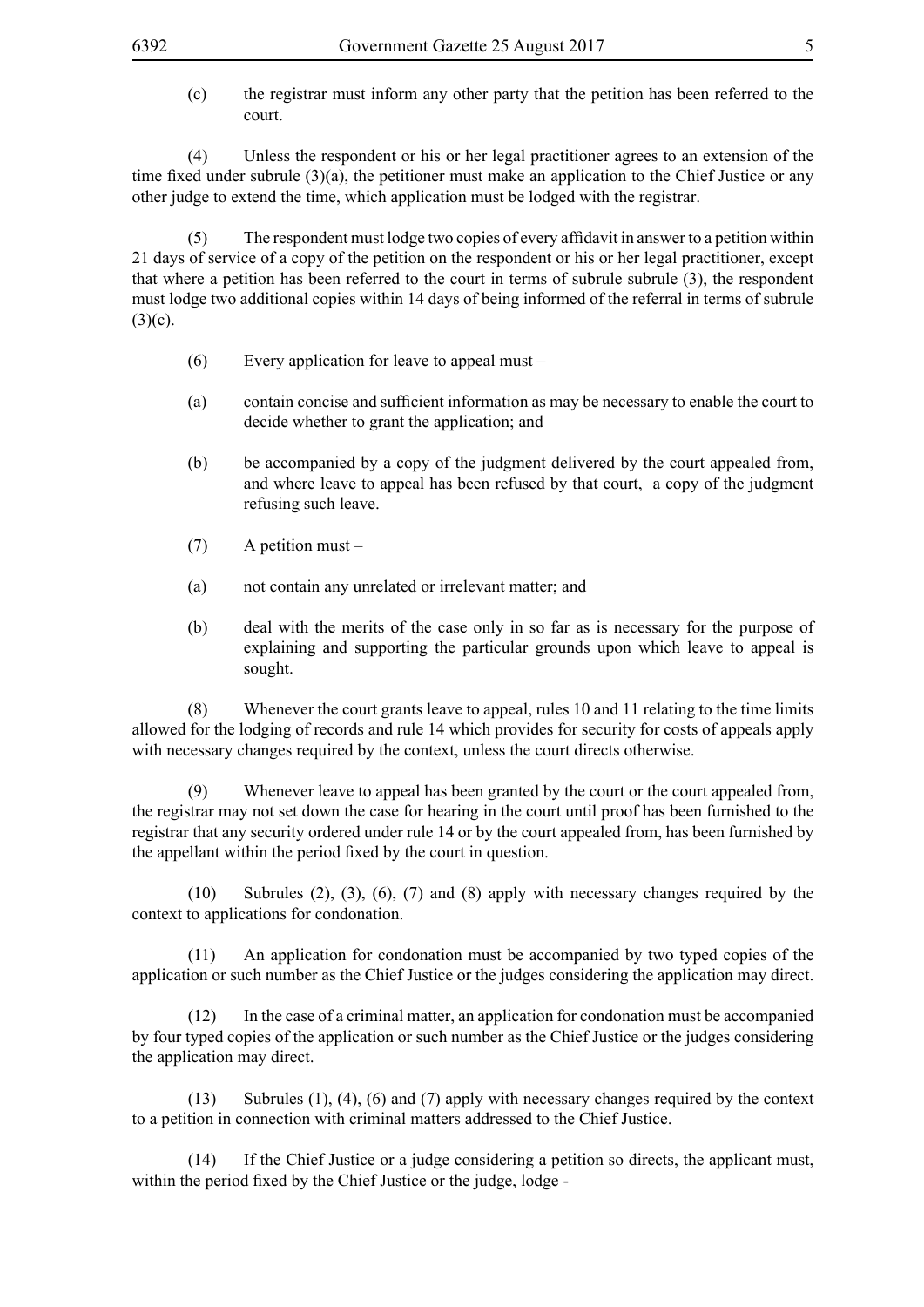- (a) two additional typed copies of the petition; and
- (b) four typed copies of the record, one of which must be certified by the registrar of the court appealed from.

# **Interlocutory matters**

- **5.** (1) An interlocutory matter –
- (a) may be brought before a single judge who may hear, decline to hear, or refer the matter to the court;
- (b) must be brought by application on notice of motion to every other party and to the registrar.

(2) A party opposing the application must, within 10 days of the service on him or her of the application, deliver an answering affidavit.

(3) An applicant may, within seven days of the service on him or her of the affidavit, deliver a replying affidavit.

(4) The registrar must set the matter down on any day, including a day outside the terms prescribed in rule 3(1).

- (5) The judge hearing an interlocutory matter may –
- (a) make any order he or she considers fit, including an order as to costs;
- (b) refer the matter to the court to be heard together with the appeal; or
- (c) refer the question of costs to the court hearing the appeal.

#### **Summary dismissal of appeal in civil proceedings**

**6.** (1) A party to an appeal who is of the opinion that the appeal is frivilous or vexatious, may within 21 days of service of the notice of appeal apply on notice of motion supported by an affidavit setting out the reasons why the party contends that the appeal should be dismissed on the basis that it is frivolous or vexatious or that it has no prospects of success.

(2) The notice of motion referred to in subrule (1) must be lodged with the registrar and served on any other party to the appeal.

(3) A party upon whom a notice is served in terms of subrule (2) must, if he or she opposes the application, within 10 days of the service of the notice on him or her, deliver an answering affidavit.

(4) The Chief Justice or a designated judge may determine the application in terms of section 14(7) of the Act -

- (a) in chambers on the notice of motion and the affidavits; or
- (b) in chambers or in court after a hearing, if he or she considers it appropriate.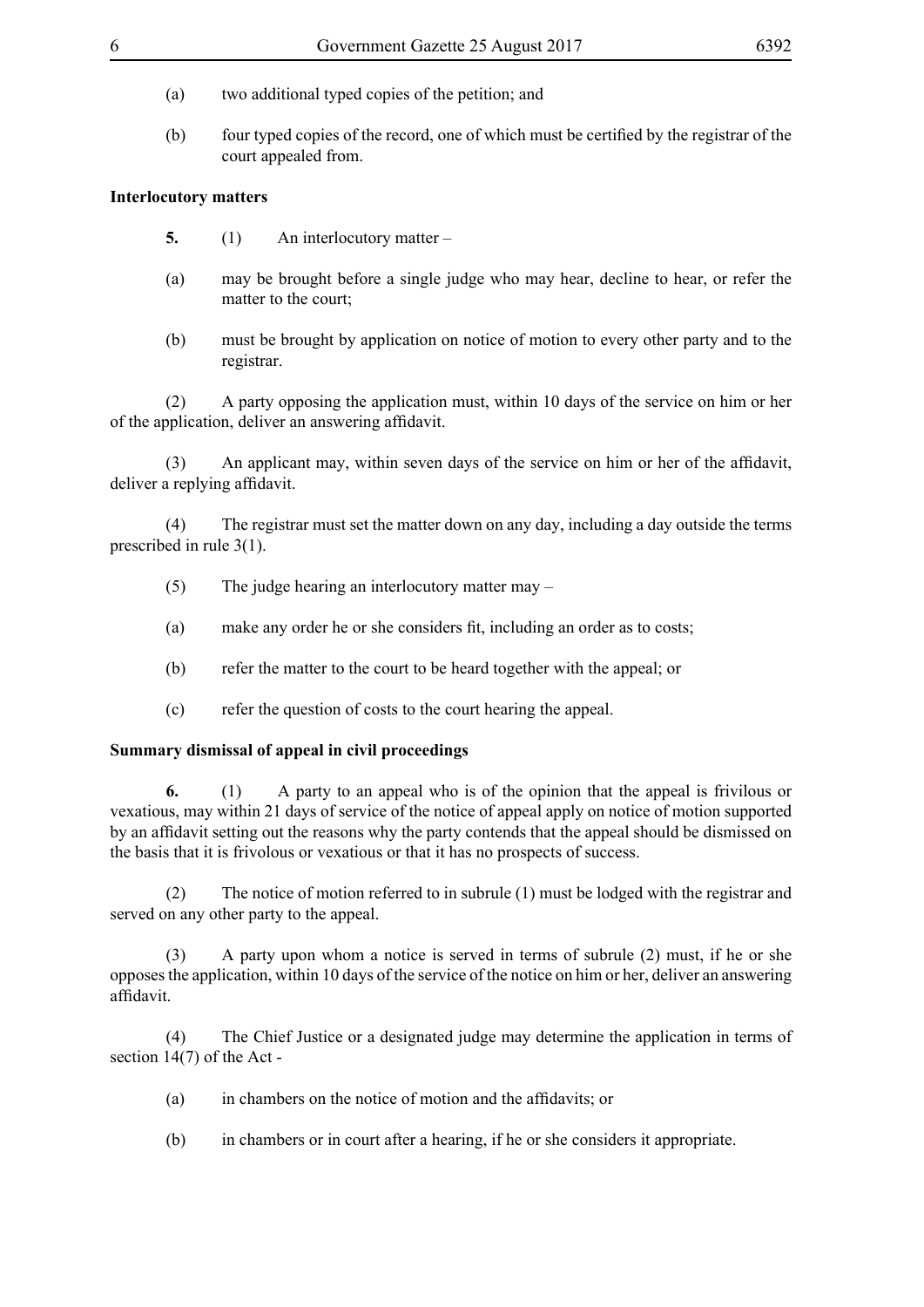#### **Instituting an appeal**

**7.** (1) Every appellant in a civil case who has a right of appeal must file his or her notice of appeal with the registrar and the registrar of the court appealed from and serve a copy of the notice on the respondent or his or her legal practitioner within 21 days or such longer period as may be allowed on good cause shown, after -

- (a) the judgment or order appealed against, including a judgment or order of the Income Tax Special Court in terms of the Income Tax Act, 1981 (Act No. 24 of 1981), has been pronounced;
- (b) in a case where leave to appeal is required, an order for leave to appeal has been granted; or
- (c) a direction of the High Court has been set aside.

(2) The appellant must file an order granting the leave referred to in subrule  $(1)(b)$ simultaneously with the notice of appeal.

- (3) The notice of appeal referred to in subrule (1) must -
- (a) state whether the whole or part of the judgment or order is appealed against, except that where an appeal is noted against an order where reasons have not been given, this rule must be complied with not more than 14 days after the reasons have been given;
- (b) state which part of the judgment or order is appealed against, if only a part of the judgment or order is appealed against;
- (c) set forth concisely and distinctly
	- (i) the grounds of appeal on which the appellant relies for the relief sought; and
	- (ii) in the grounds referred in subparagraph (i), in separate numbered paragraphs, the findings of fact and conclusions of law to which the appellant objects and the particular respects in which the variation of the judgment or order is sought.

(4) Every respondent who wishes to cross-appeal must, within 21 days or such longer period as may be allowed on good cause shown after receiving a notice of appeal from the party appealing, file notice of his or her cross-appeal with the registrar and the registrar of the court appealed from and serve a copy of the notice on the party appealing.

(5) The notice referred to in subrule (4) must set forth fully and distinctly the particulars in respect of which the variation of the judgment or order of the court cross appealed from is sought.

 (6) If the notice of appeal or cross-appeal is filed by a legal practitioner, he or she must, within 21 days after filing such notice, file a power of attorney authorising him or her to prosecute the appeal or the cross-appeal.

 (7) Where no cross-appeal is filed, the respondent's legal practitioner must lodge a power of attorney to oppose an appeal at the same time that copies of the respondent's main heads of argument are lodged under rule 17.

 (8) No power of attorney is required to be filed by the Attorney-General, Government Attorney or Prosecutor-General, or any legal practitioner instructed in writing by or on behalf of the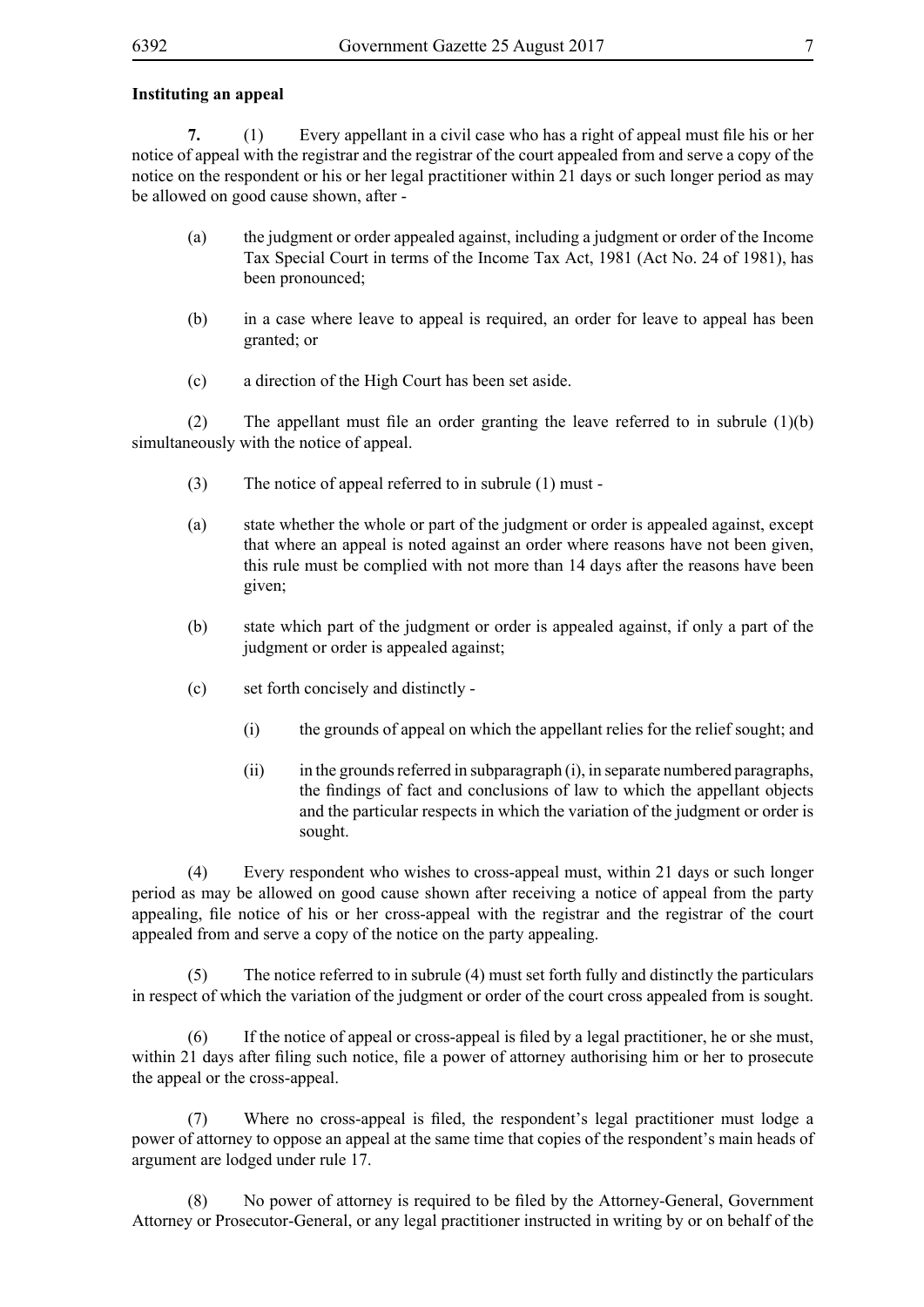Attorney-General, Government Attorney or Prosecutor-General in any matter in which the Attorney-General, Government Attorney or Prosecutor-General is acting in his or her official capacity or on behalf of the Government of Namibia or any Minister, Deputy Minister or other official of the Namibian Government.

## **Filing of record**

**8.** (1) After an appeal has been noted in a civil case the appellant must, subject to any direction issued by the Chief Justice, file four copies of the record of the proceedings with the registrar and deliver such number of copies of the record to the respondent as may be considered necessary.

- (2) The record referred to in subrule (1) must be filed –
- (a) in a case where the order appealed against was given on an exception or an application to strike out, within six weeks after the date of the said order or, in cases where leave is required, within six weeks after the date of an order granting leave to appeal;
- (b) in all other cases, within three months of the date of the judgment or order appealed against or, in cases where leave to appeal is required, within three months after an order granting the leave to appeal; or
- (c) within such further period as may be agreed to in writing by the respondent.

(3) Despite subrule (7), whenever a decision in an appeal is likely to rest entirely on a specified issue of law or fact -

- (a) the appellant must, within 10 days of the noting of the appeal, request the respondent to consent to submitting the issue to the court for adjudication; or
- (b) if the appellant fails to make such request, the respondent must, within 10 days after the expiration of the time mentioned in paragraph (a), make a similar request to the appellant.

(4) The respondent or the appellant must, within 10 days after the expiration of the time allowed in subrule (3), state the reasons for not agreeing to the request mentioned in that subrule.

(5) The request and the response referred to in subrule (3) and the reasons referred to in subrule (4) form part of the record of proceedings.

(6) The court may make a special order of costs if a request is not made where it should have been made, or if a party unreasonably refuses to consent to a request from the other party.

(7) Where the parties reach agreement in terms of subrule (3), only those parts of the record of the proceedings in the court appealed from agreed upon by the parties must be included in the record lodged in terms of these rules, except that the court may call for the full record and may order full arguments in respect of the entire case.

#### **Withdrawal of appeal**

- **9.** (1) If an appellant-
- (a) withdraws his or her appeal;
- (b) fails to file the record of the proceedings of the court appealed from; or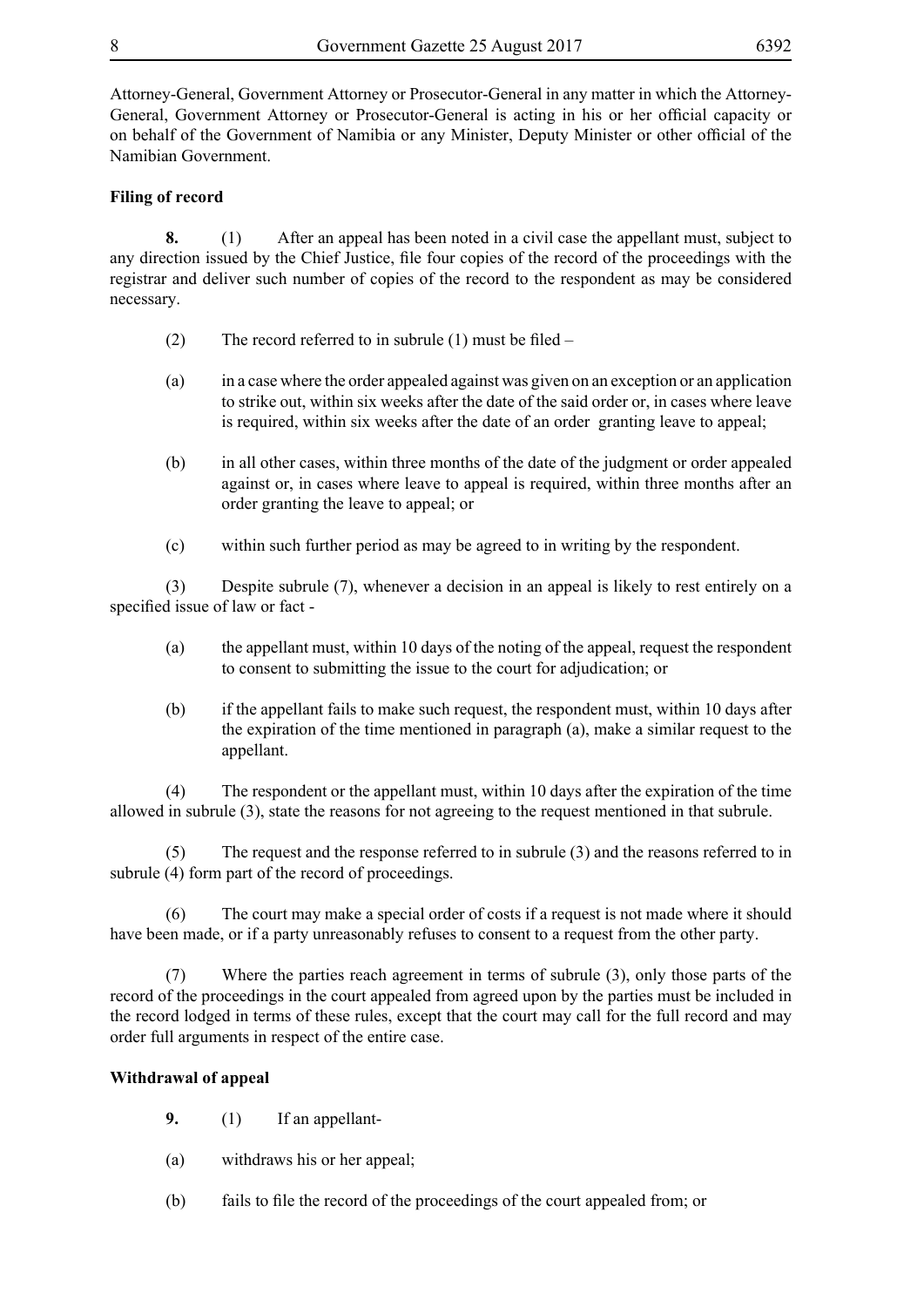$(c)$  in terms of subrule (4), is deemed to have withdrawn the appeal,

a respondent who has noted a cross-appeal may, within 21 days from the date on which he or she or his or her legal practitioner received the notice of withdrawal by the appellant or the date on which the appellant is so deemed to have withdrawn his or her appeal, as the case may be, notify the registrar in writing that he or she desires to prosecute the cross-appeal.

(2) The respondent referred to in subrule (1) for the purposes of rule 8, is thereupon deemed to be the appellant, and the times prescribed in paragraphs (a) and (b) of subrule (2) of that rule are calculated from the date on which the appellant withdrew his or her appeal or on which the appeal is deemed to have been withdrawn, and in that event, the suspension of any judgment or order of the court appealed from no longer applies.

 (3) If a respondent who has noted a cross-appeal fails to give the notification referred to in subrule 7(4) within the time allowed by that subrule, the cross-appeal is deemed to have been withdrawn; and, in that event, a suspension of any judgment or order of the court appealed from is considered lifted.

(4) If an appellant or a respondent who has noted a cross-appeal and, is therefore, considered to be an appellant in terms of subrule (2) -

- (a) fails to lodge the record within the period prescribed in rule  $8(2)$ ;
- (b) has not within the time prescribed in rule 8 applied to the respondent or his or her legal practitioner for consent to an extension of time; and
- (c) has not given notice to the registrar that he or she has so applied for such extension,

he or she is deemed to have withdrawn his or her appeal, and in that event, the suspension of any judgment or order of the court appealed from is considered lifted.

#### **Appeal in terms of Criminal Procedure Act, 1977**

**10.** (1) After leave to appeal in terms of section 316 of the Criminal Procedure Act, 1977 has been granted in a criminal case, the appellant must -

- (a) within three months of the order granting leave to appeal; or
- (b) within such further period as may be agreed upon, in writing by the parties to the appeal,

file four copies of the record of the proceedings in the court appealed from, one of which must be certified by the registrar of the court appealed from, and, furnish such number of copies of the record to the Prosecutor-General as may be considered necessary by the Prosecutor-General.

(2) Despite subrule (1), with the consent of the accused and the Prosecutor-General, instead of the whole record being transmitted, only copies, one of which must be certified by the registrar of the court appealed from, of such parts of the record as may be agreed by the Prosecutor-General and the accused may be transmitted, unless the court directs otherwise.

(3) Subrule (2) does not apply to cases where the appellant is entitled to obtain, under rule 22(1), copies of the record or extracts of it from the registrar of the court from which he or she intends to appeal.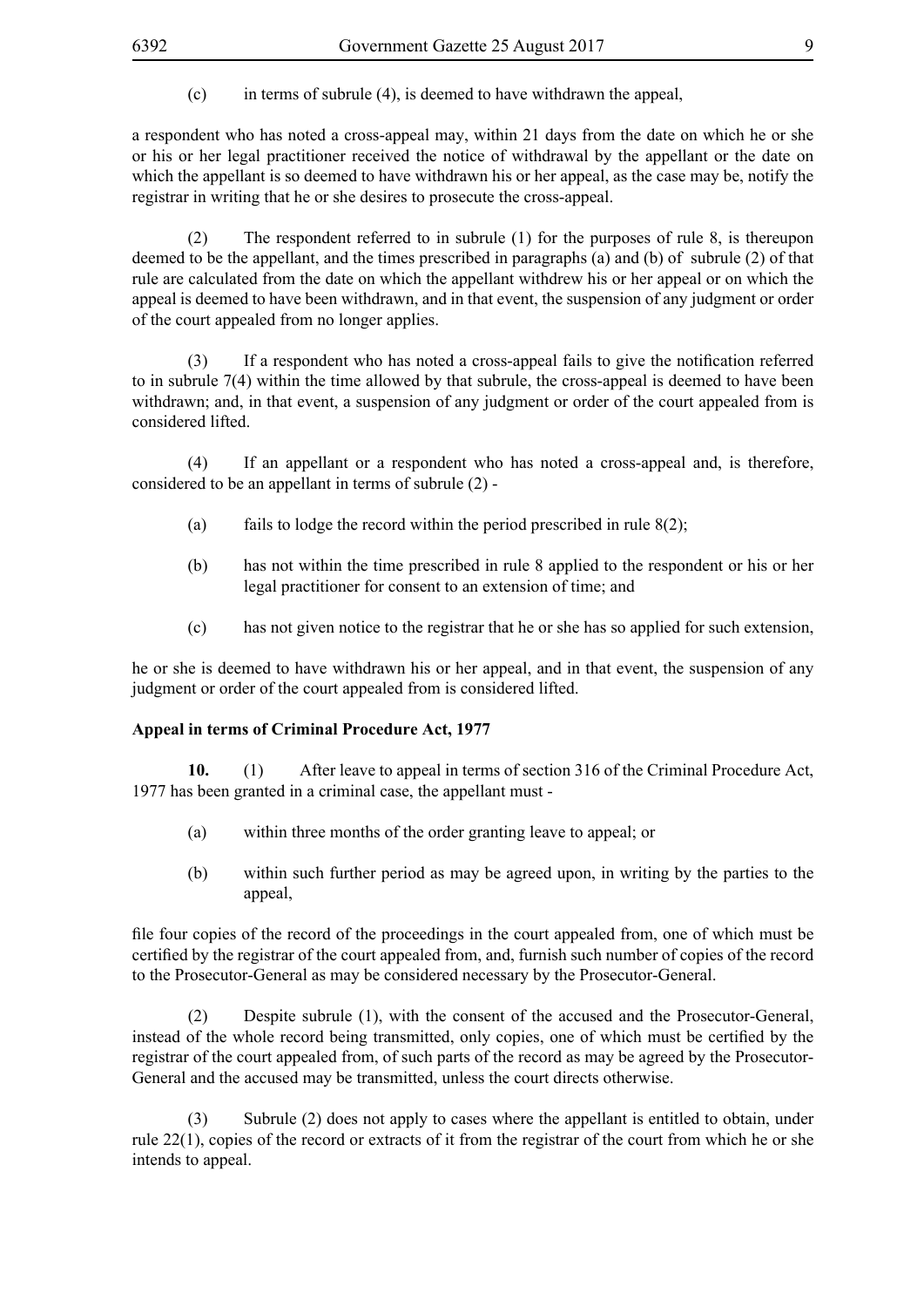#### **Requirements for record**

- **11.** (1) A record must comply with the following –
- (a) one copy of the record lodged must be certified as correct by the registrar of the court appealed from;
- (b) a copy of the record must be typed clearly on A4-size paper, double-spaced in black ink and on one side of the paper;
- (c) at the top of each page containing evidence, the name of the witness giving such evidence and the exhibit numbers must appear;
- (d) the left side of each page must be provided with a margin of at least 40 mm in width that must be left clear, except in the case of exhibits that are duplicated by photocopying, where -
	- (i) it is impossible to obtain a margin with such dimension;
	- (ii) the margin of the exhibit may be so small that part of the document may be obscured by binding;
	- $(iii)$  a document referred to in subparagraph  $(i)$  and  $(ii)$  must be affixed on to A4size sheets of paper and folded back to ensure that the prescribed margin is provided;
- (e) every tenth line of each page of a record must be numbered sequentially;
- (f) the covers in which records are bound must be of the same size as the records;
- (g) pages must be numbered clearly and consecutively and the pagination of the court appealed from must be retained where possible; and
- (h) all references in the record to page numbers of exhibits must be transposed to reflect the page numbers of such exhibit in the appeal record.

(2) All records, process, heads of argument and exhibits must be securely bound in suitable covers disclosing clearly –

- (a) the case number;
- (b) the names of the parties;
- (c) the court appealed from;
- (d) the names and addresses of the instructing legal practitioners and instructed legal practitioners of the parties;
- (e) the volume number and number of volumes and page numbers in that volume; and
- (f) the names of the parties, the volume number and the number of pages contained in the volume must also appear on the spine of the record.

(3) Bulky records must be divided into separate volumes, and each volume must not exceed 120 pages or 16 mm in thickness, and no plastic covers with holes on the binding edge with spiral plastic rings or metal rings, which bind the contents, may be used under any circumstances.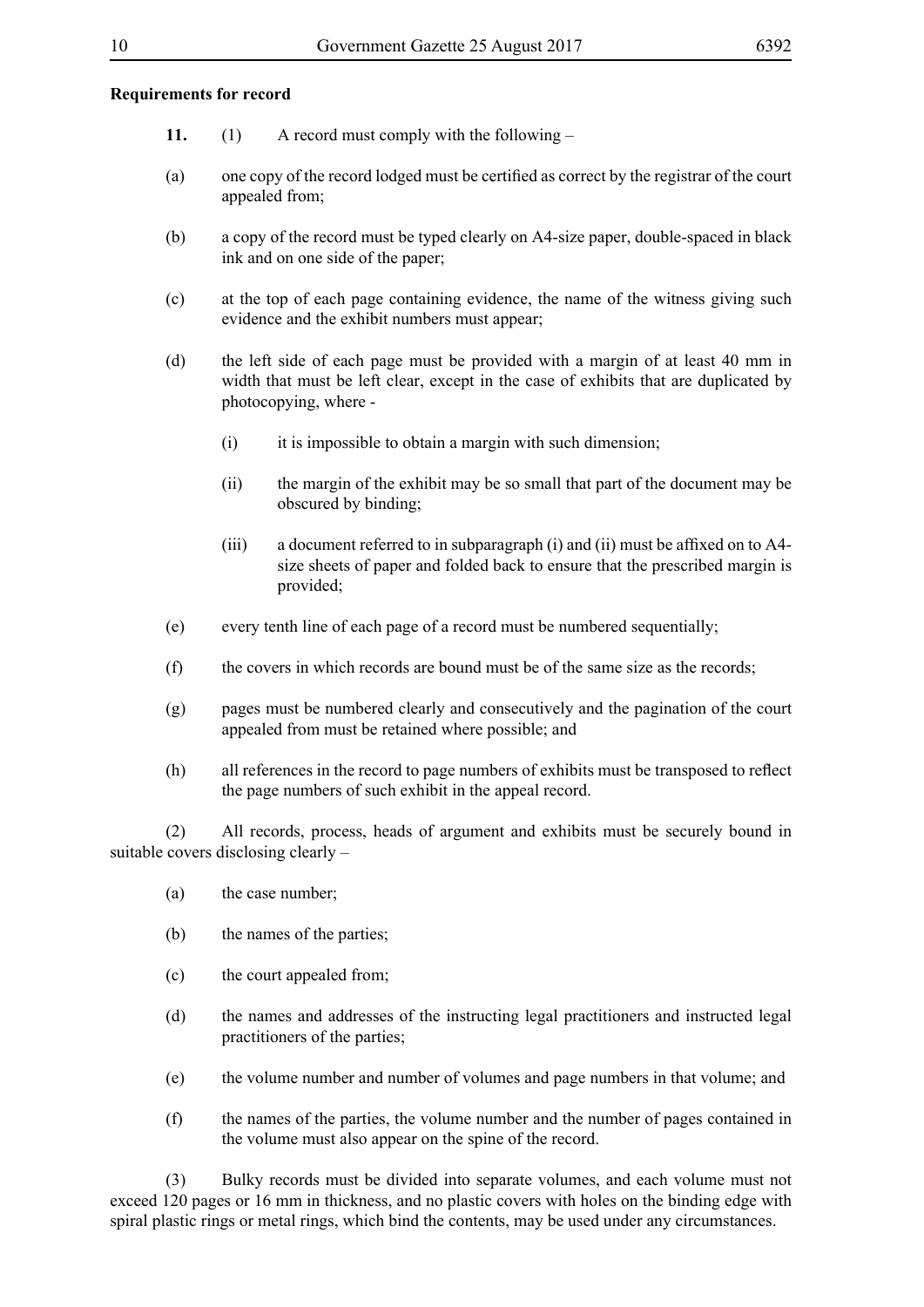- (a) include the notice of appeal, the judgment or order and the reasons given by the judge of the court appealed from ; and
- (b) contain a correct and complete index of the evidence, all documents and exhibits in the case, together with a brief statement in the index indicating the nature of the exhibits.

(5) Mere formal documents must be omitted and no document must be set forth more than once.

(6) Costs of preparing copies of records under this rule form part of the costs of appeal.

(7) The registrar may refuse to accept copies of records, if in his or her opinion, they do not comply with this rule.

- (8) Unless it is essential for the determination of an appeal the record must not contain -
- (a) heads of argument, a transcript of oral argument and opening addresses;
- (b) discovery affidavits and similar documents;
- (c) identical duplicates of any documents; and
- (d) documents not proved or admitted.

(9) The taxing master must, of his or her own accord, disallow costs on the scale as between a legal practitioner and own client in respect of every document mentioned in subrule (8).

- (10) Parties to an appeal or their legal practitioners, if they are represented, must -
- (a) within 20 days of the noting of the appeal, hold a meeting about the record with the view to eliminating portions of the record which are not relevant for the determination of an issue on appeal; and
- (b) within 10 days of conclusion of that meeting submit to the registrar a written report about the meeting.

(11) A court hearing an appeal may make a special order as to costs against a party or a legal practitioner where -

- (a) subrule (10) has not been complied with; or
- (b) where costs of litigation in the appeal have unreasonably increased by reason of noncompliance with subrules (8) and (10).

## **Procedure where court acts as court of first instance**

**12.** (1) Where the Attorney-General is, in terms of section 15 of the Act, entitled to approach the court directly for any relief or order as contemplated in that section, application to the Chief Justice must be made on petition, and in that event rule 4(1) to (4), dealing with time limits and the number of copies required to be lodged, apply with necessary changes required by the context to such petition.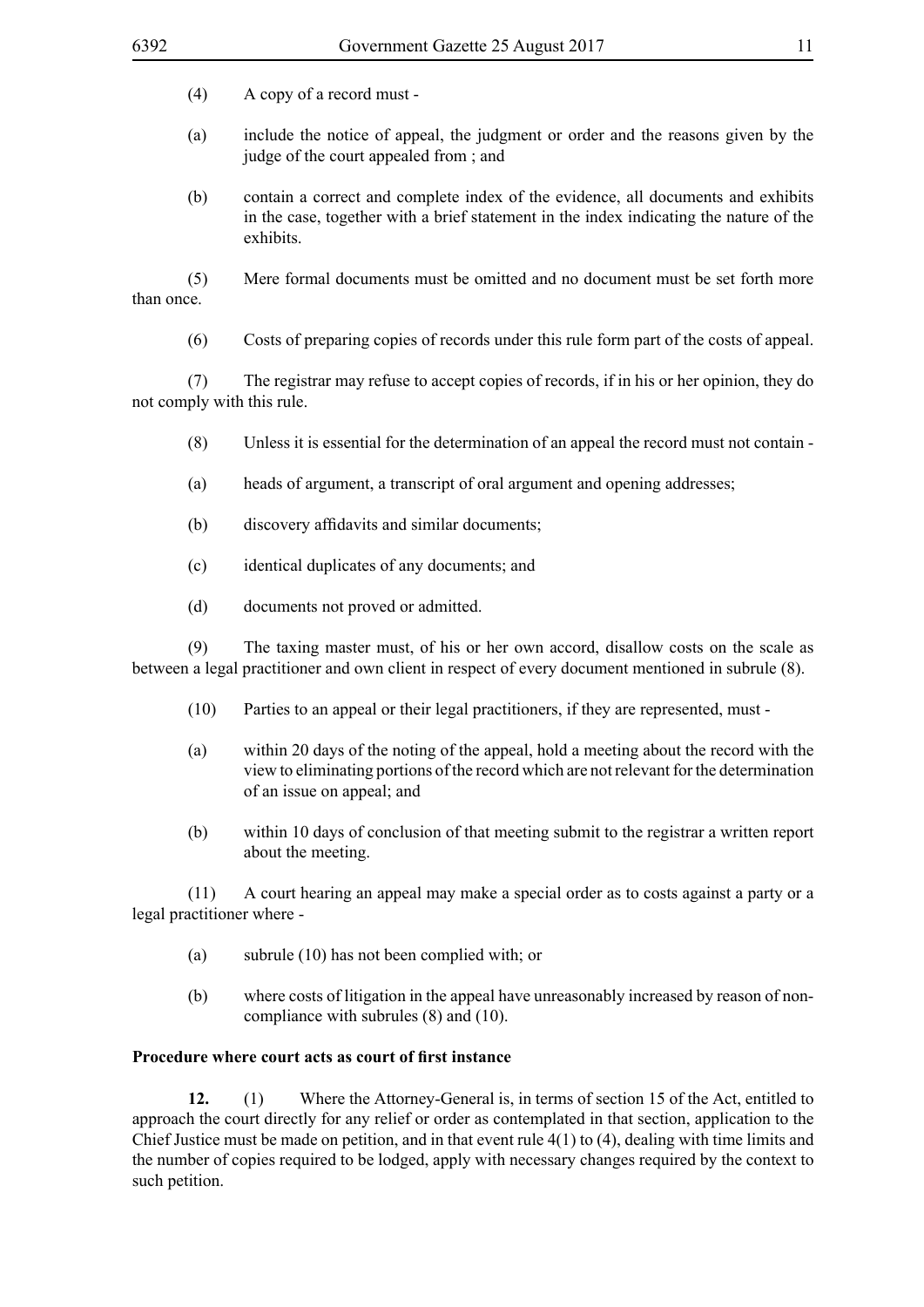(2) A copy of every petition referred to in subrule (1) and verifying affidavit must be served on the respondent, if any, or his or her legal practitioner and in that event, rule 4(5) applies with necessary changes required by the context to such respondent.

- (3) The Attorney-General must comply with -
- (a) every procedural requirements of any law in terms of which he or she purports to exercise his or her right to approach the court for relief; and
- (b) every procedural directions made by the Chief Justice or a judge designated by him or her for that purpose with regard to the further conduct of the case.

(4) The Chief Justice or any other judge of the court designated for that purpose by the Chief Justice must consider a petition lodged in terms of this rule.

(5) If the Chief Justice or any other judge of the court, decides that an application is, by virtue of its urgency or is of such a nature as to justify the exercise of the court's jurisdiction as contemplated in section 15 of the Act -

- (a) the registrar must inform the petitioner or his or her legal practitioner and the respondent, if any, or his or her legal practitioner accordingly;
- (b) the Chief Justice or such other judge must thereafter direct
	- (i) what process is required to be filed by the parties to the proceedings;
	- (ii) the period within which such process must be lodged;
	- (iii) whether or not any special dossiers are required to be compiled in terms of section 23 of the Act, and if so, the time within which such dossiers are required to be lodged;
	- (iv) the date on which the court may hear the matter, or hear any interlocutory proceedings pertaining to the matter.

(6) The Chief Justice or such other judge is entitled to call for or to hear arguments from affected parties with regard to the matters referred to in subrule (5), and the Chief Justice or judge of the court as the Chief Justice may designate for that purpose may consider such a hearing or such arguments.

# **Procedure where court exercises review jurisdiction in terms of section 16 of Act**

**13.** Whenever it comes to the notice of the Chief Justice or any judge that an irregularity has occurred in any case contemplated in section 16 of the Act, and he or she decides to invoke the review jurisdiction of the court in terms of that section, the registrar must inform the parties affected and the court or tribunal or authority referred to in section 16 of the Act of that decision and in that event, rule 12(5)(b) and (6) apply with necessary changes required by the context.

# **Security in case of appeals**

**14.** (1) If the judgment appealed from is carried into execution by direction of the court appealed from, the party requesting execution must, before such execution, enter into good and sufficient security *de restituendo.*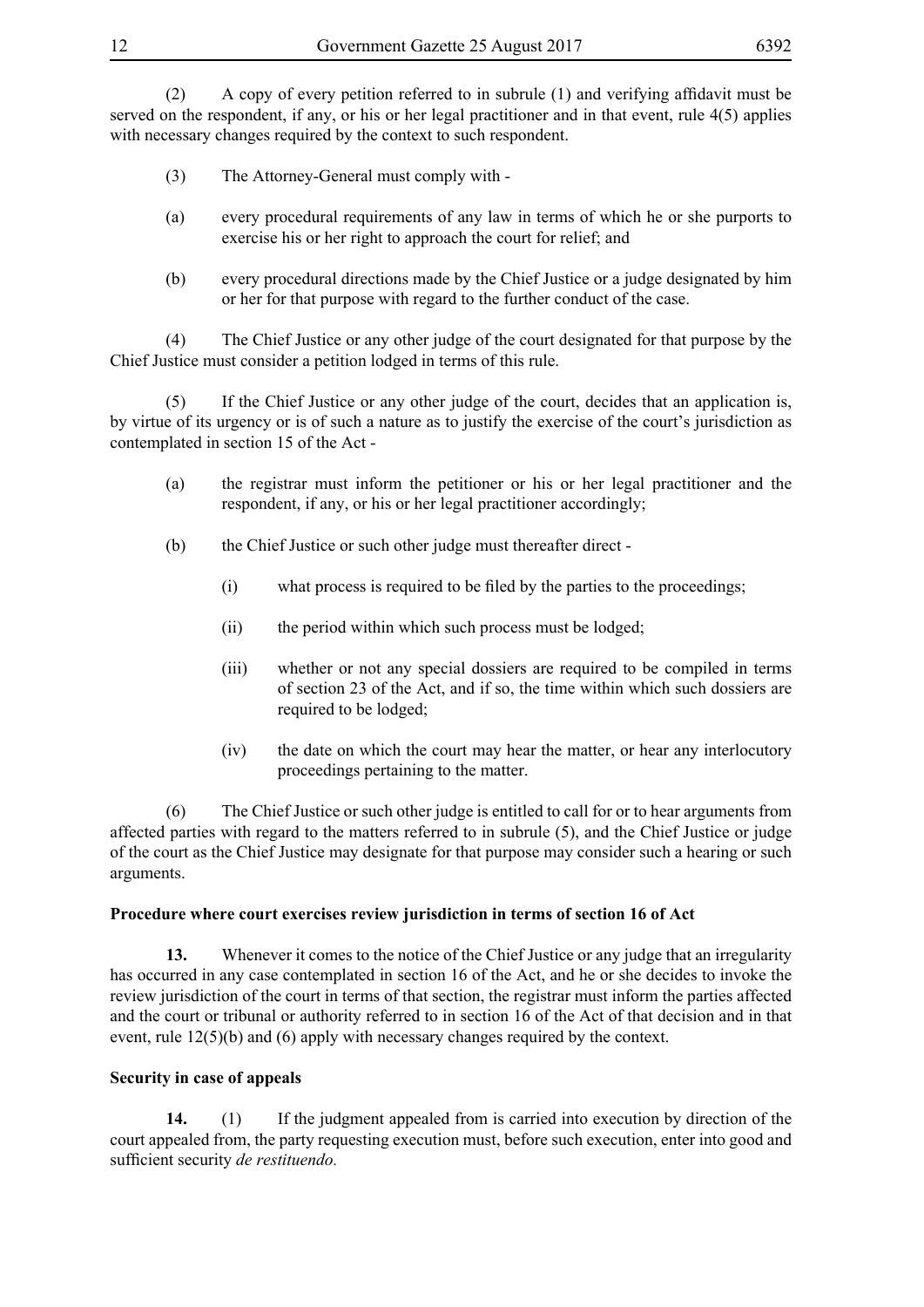(2) If the execution of a judgment is suspended pending appeal, the appellant must, before lodging copies of the record, enter into good and sufficient security for the respondent's costs of appeal, unless -

- (a) the respondent waives the right to security within 15 days of receipt of the appellant's notice of appeal; or
- (b) the court appealed from, upon application of the appellant delivered within 15 days after delivery of the appellant's notice of appeal or such longer period as that court on good cause shown, has allowed the appellant to be released wholly or partially from that obligation.

(3) If the execution of a judgment is suspended pending appeal, the appellant must, when copies of the record are lodged, inform the registrar in writing whether he or she -

- (a) has entered into security in terms of this rule; or
- (b) has been released from that obligation, either by virtue of a waiver by the respondent or release by the court appealed from, as contemplated in subrule (2),

(4) Failure to inform the registrar in accordance with subrule (3) within 21 days is deemed to be a failure to comply with the provisions of that subrule.

(5) The registrar of the court appealed from must, whenever the parties are unable to agree as to the amount of security to be entered into under this rule, determine and fix the amount.

(6) No security is required under this rule from the Government of the Republic of Namibia.

(7) Despite any rule in these rules, a person to whom legal aid is rendered by or under any law is not compelled to give security for the costs of the opposing party, unless the court directs otherwise.

#### **Security where court exercises jurisdiction in terms of section 15 or 16 of Act**

**15.** (1) Where the court exercises its jurisdiction in terms of section 15 or 16 of the Act, it is entitled to direct that security be provided, and in that event, rule 14 applies with the necessary changes required by the context.

- (2) If a direction is issued in terms of subrule  $(1)$  -
- (a) a reference to the appellant in that rule is deemed to be a reference to petitioner in proceedings under section 15 of the Act; and
- (b) a reference to appellant in that rule is deemed to be a reference to the party affected by the irregularity in proceedings under section 16 of the Act.

#### **Date of hearing**

**16.** (1) The registrar must, where rules 4, 6, 7, 8, 9, 10, 11, 12 and rules 13, 14 and 15 as the case may be, have been complied with, and subject to the directions of the Chief Justice, notify the parties or their respective legal practitioners in writing of the set down date of hearing of the matter.

(2) Subject to section 34(3) of the Act, if the appellant, applicant, petitioner or affected party fails to appear in person or by instructed legal practioner on the set down date, the petition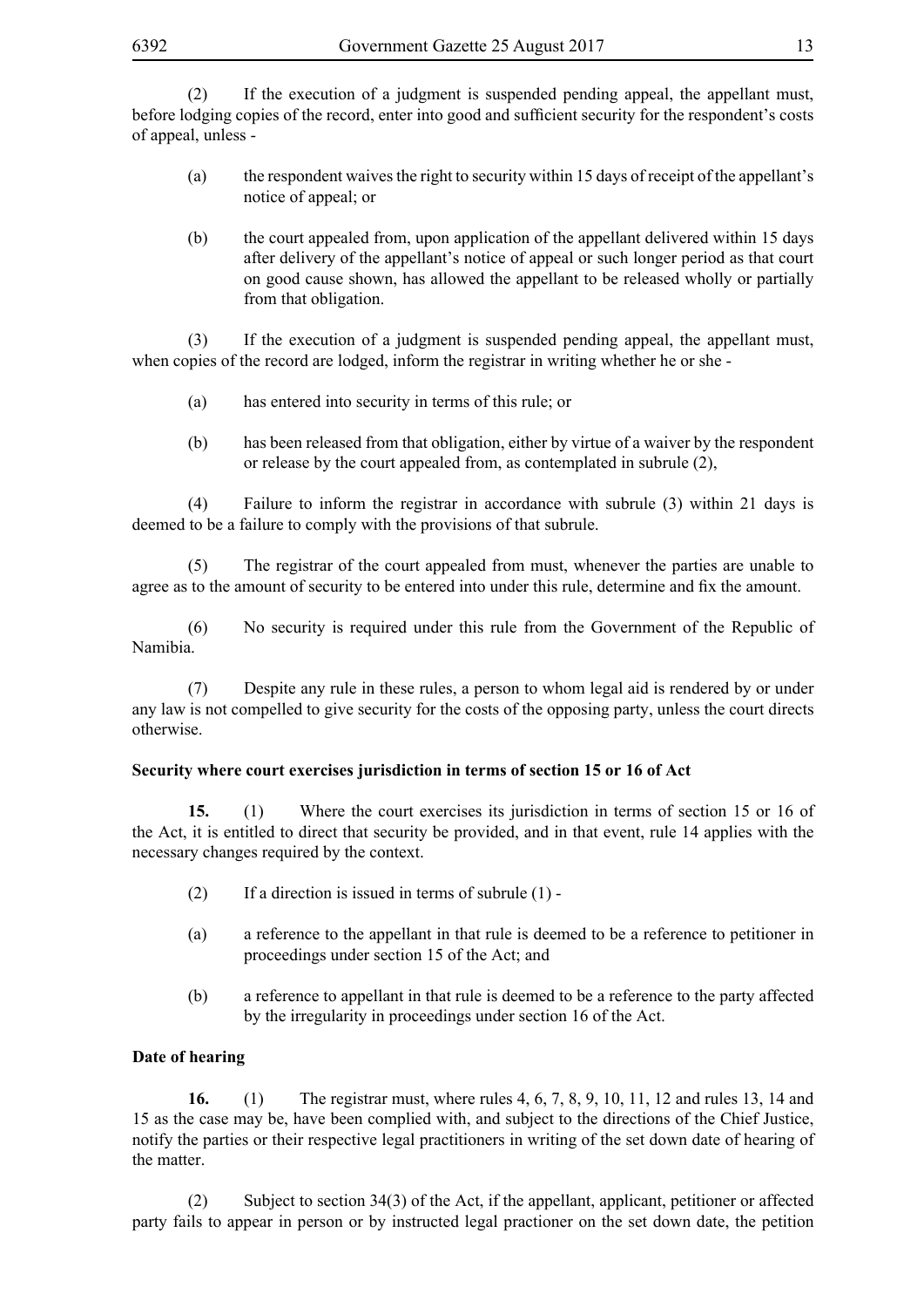or appeal, or other proceedings, may be dismissed for non-prosecution, unless the court directs otherwise.

# **Heads of argument in appeals**

**17.** (1) In every matter relating to appeals, the appellant, applicant or petitioner, must, not more than 21 days before the hearing, or such earlier date as may be determined by the Chief Justice or a judge or judges designated by the Chief Justice lodge four copies, and serve on the respondent or his or her legal practitioner one copy, of the heads of his or her argument, together with a list of authorities as referred to in rule 17(7)(f) to be quoted in support of each head.

(2) If the appellant fails to lodge heads of argument within the time allowed, for the lodging of heads of argument in subrule (1) or as directed by the Chief Justice or a judge or judges designated by the Chief Justice, the appeal lapses.

(3) The respondent must thereafter, as soon as possible, but not more than 10 days before the hearing, or such earlier date as may be determined by the Chief Justice or a judge or judges designated by Chief Justice, lodge four copies, and serve on the appellant or applicant or his or her legal practitioner one copy, of the heads of his or her argument, together with a list of authorities as referred to rule 17(7)(f) to be quoted in support of each head.

 (4) If an appellant files, within the time allowed for the filing of heads of argument in subrule (1) or as directed by the Chief Justice or a judge or judges designated by him or her, and the respondent fails to file heads of argument within the time referred to in subrule (3) or as directed by the Chief Justice or a judge or judges designated by him or her, the appeal must be enrolled for hearing and in that event, the court may, in the absence of the defaulting party and after hearing argument, make such order as it considers fit.

(5) Heads of argument of an appellant must, if appropriate to the appeal or if ordered by the Chief Justice or a judge or judges designated by him or her, be accompanied by a chronological table, duly cross-referenced without argument.

(6) If the respondent disputes, in a material respect, the correctness of the chronological table submitted by the appellant, the respondent's heads of argument must be accompanied by the respondent's version of a chronological table.

- (7) Heads of argument filed with the court in terms of these rules must -
- (a) be set out in separate paragraphs for each head, indicating, where evidence is referred to, the volume, page and line numbers where such evidence appears in the record;
- (b) be clear and concise and must not contain unnecessary elaboration;
- (c) state, in respect of each authority cited, the proposition of law that the authority makes and if more than one authority is cited for a proposition, state the reason for citing additional authorities;
- (d) not contain lengthy quotations from the record or authorities;
- (e) make specific, not general, reference to pages and paragraphs in a cited authority or a record;
- (f) include a list of authorities;
- (g) indicate, by an asterisk, the authority to which particular reference will be made during argument;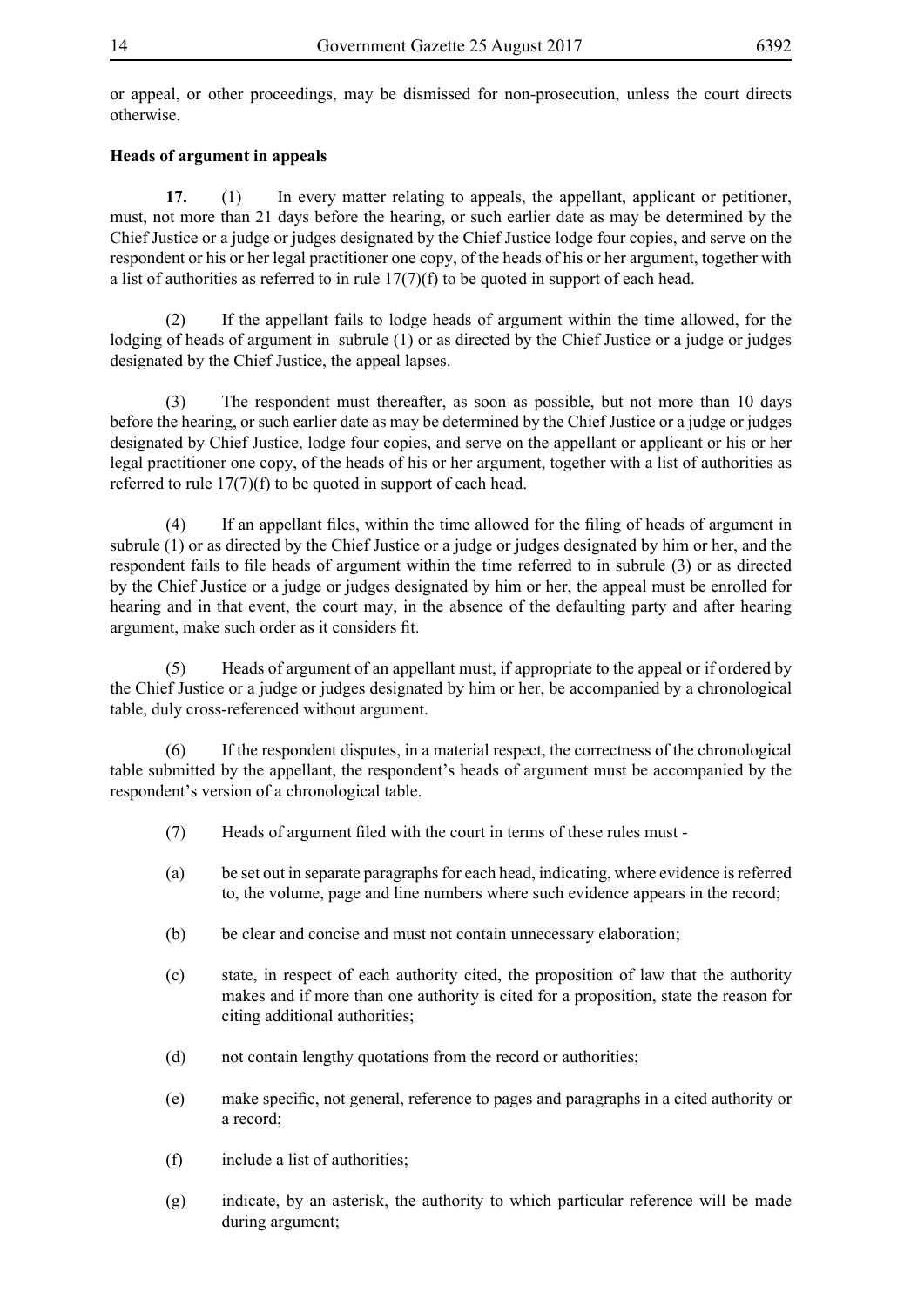- (h) clearly set out the order sought from the court;
- (i) be accompanied by four copies of the front page, and relevant portions, of every statute, including an ordinance, a proclamation, a regulation, a rule, and a by-law, and unreported decisions of a court to which reference is made in the heads of argument;
- (j) be indexed and paginated; and
- (k) not exceed 40 A4-size pages, unless a judge on request, directs otherwise.

(8) Whenever, for any good reason, the lodging of the application or record on appeal is not practical because of urgency, for the heads of argument to be lodged and served in terms of subrule (1), the applicant or the appellant, must lodge his or her heads of argument, without delay and the respondent must lodge his or her heads of argument in reply as soon as possible.

#### **Heads of argument in proceedings under section 15 or 16 of Act**

**18.** (1) The Chief Justice, or judge designated by him or her for that purpose, is entitled to direct that rule 17, subject to such additions or variations as he or she may determine, apply to any proceedings in terms of section 15 or 16 of the Act.

(2) The registrar must inform all interested parties of a direction issued in terms of subrule  $(1)$ .

#### **Citation of foreign authority**

**19.** (1) Where, in his or her heads of argument or any other written submissions or oral submissions, an appellant or respondent or his or her legal practitioner relies on foreign authority in support of a proposition of law, he or she must -

- (a) certify that he or she is unable, after diligent search, to find Namibian authority on the proposition of law under consideration;
- (b) whether or not Namibian authority is available on the point, certify that he or she has satisfied himself or herself that there is no Namibian law, including the Namibian Constitution, that precludes the acceptance by the court of the proposition of law that the foreign authority is said to establish;
- (c) indicate that he or she has considered the statutory context of the foreign judgment and is satisfied that it is comparable to Namibia's statutory context and the reason for his or her satisfaction; and
- (d) state that the foreign authority represents the law on the point under consideration and why the foreign authority is relevant.

(2) The court may grant a costs order against a legal practitioner if any information given in terms of subrule (1) is not correct in material respects.

#### **Oral argument**

**20.** Subject to the presiding judge's directions, if an appeal has been set down for one day, the time for argument may not exceed –

(a) two hours for the applicant or appellant;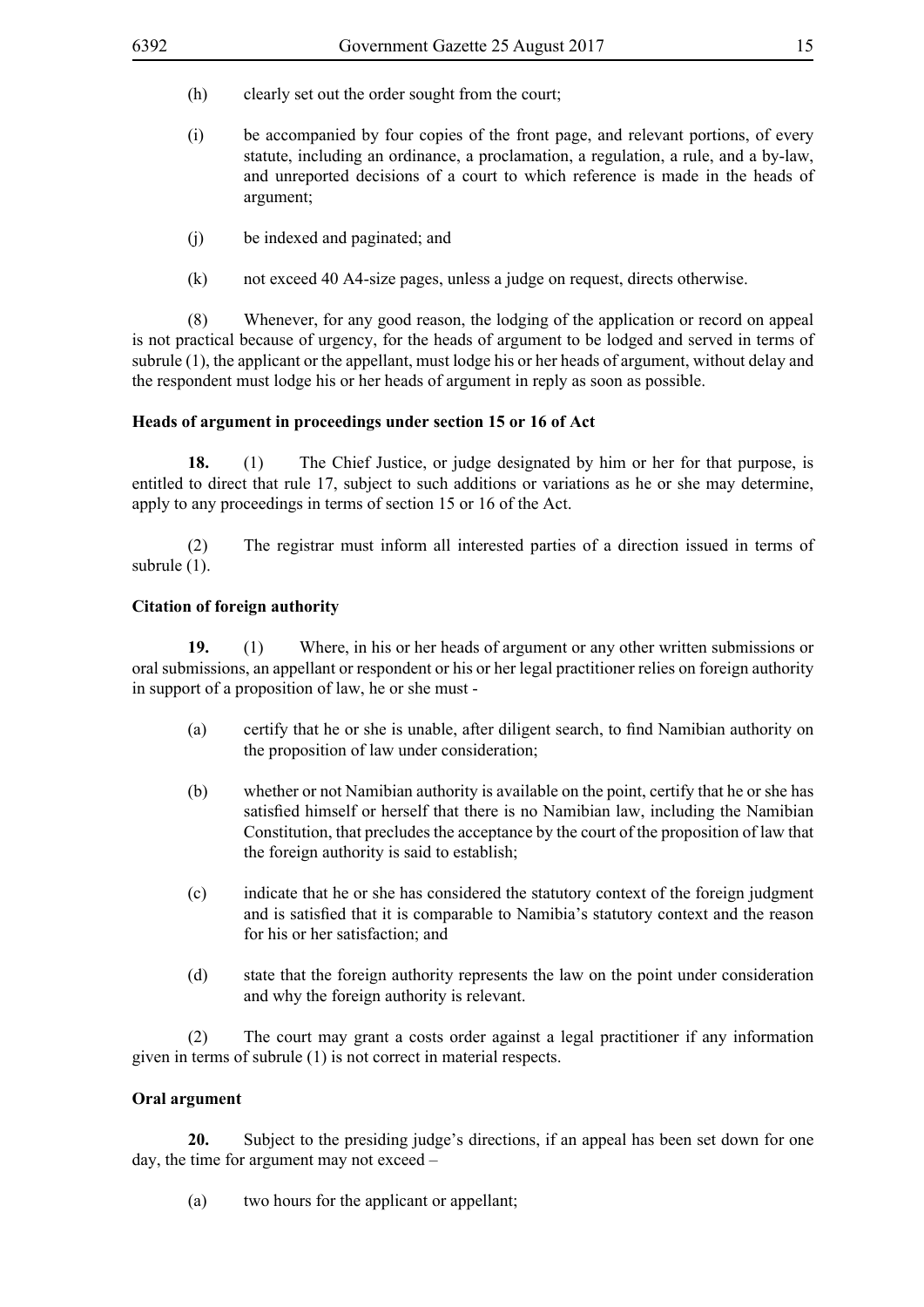- (b) two hours for argument in answer, and
- (c) 15 minutes for argument in reply.

# **Bundle of authorities**

**21.** (1) Each legal practitioner or party must lodge a bundle of authorities simultaneously with the lodging of his or her heads of argument.

- (2) A bundle of authorities referred to in subrule (1) must contain -
- (a) a copy, marked with a tab of the authorities that the party intends to rely on
	- (i) in the case of a respondent's bundle, only the authorities not referred to in the appellant's bundle of authorities, and
	- (ii) in the case of a bundle of any other party, only the authorities not referred to in either the appellant or the respondent's bundle of authorities; and
- (b) a photocopy or a printout from an electronic database or the provisions of any legislation relied on.

#### **Copies of records in criminal cases**

- **22.** (1) A person convicted of an offence in any court in Namibia, who
- (a) intends to appeal to the court and has a right to so appeal; or
- (b) intends to make application to the court for leave to appeal, where such leave is required,

is entitled, on request to obtain from the registrar of the court from which he or she intends to appeal such number of copies of the record or such extracts from the record as may be necessary for his or her purpose, and on payment of the fees prescribed for the making of such copies or extracts.

- $(2)$  If -
- (a) a person referred to in subrule (1) is unable, by reason of poverty, to pay the prescribed fees; and
- (b) the copies of the record or the extracts which he or she wishes to obtain from the registrar of the court he or she intends to appeal from are necessary for his or her purpose,

he or she is entitled to obtain the record of the extracts without paying any fees.

(3) The registrar referred to in subrule (1) must decide on any question regarding a person's inability to pay the prescribed fees, or regarding what number of copies of the record or what extracts from the record are necessary for the purpose of his or her appeal or application, and if that registrar's decision is approved by a judge of the court from which such person intends to appeal, the decision of that judge is final.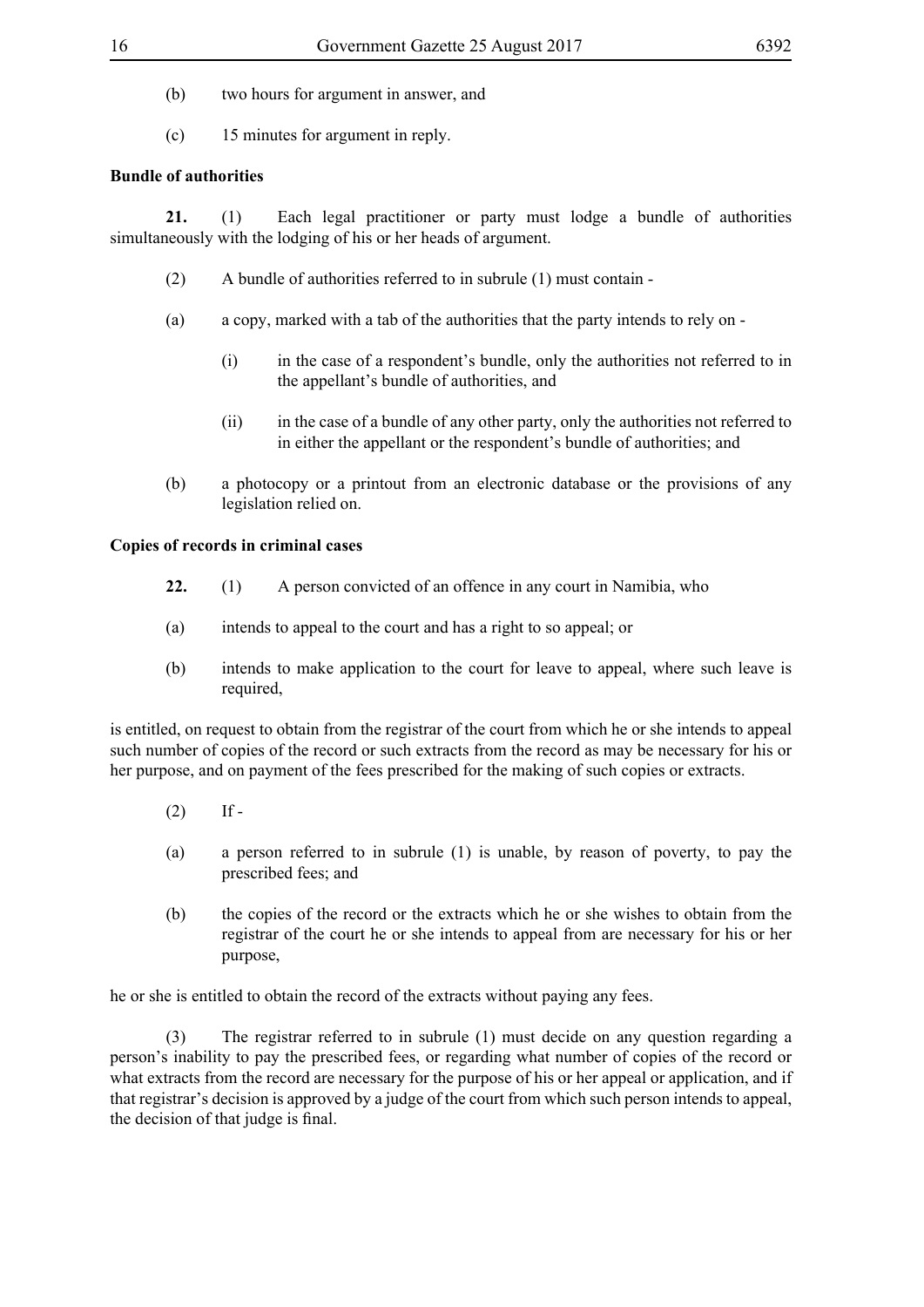## **Registration and electronic-filing**

**23.** (1) Despite anything to the contrary in these rules, the Chief Justice must by notice in the *Gazette* determine the date on which the e-justice system in terms of these rules or any other rules comes into operation.

(2) As from the date determined under subrule (1), every party to an appeal, application or any other proceeding in the court must, as determined in the Administrative Policies and Procedures Manual refered to in subrule (7), file the original of any court process, notice or document electronically with the registrar by making use of the e-justice made available by the court.

 (3) The filing of any court process, notice or document referred to in subrule (2) must be done by a registered user on the e-justice, unless a judge of the court, the Chief Justice or the registrar directs otherwise.

 (4) The responsible legal practitioner representing a firm of legal practitioners which practises in the court may cause the firm to register as user of the e-justice system by making the necessary application which is subject to such terms and conditions as provided for in the e-justice manual referred to in subrule (7).

(5) Service of any process, notice or document of the court, other than service by the deputy-sheriff, must be done through the e-justice as long as both the party effecting service and the party on whom service is to be effected are represented by legal practitioners who are registered users.

(6) Service of any process, notice or document of the court, other than service by the deputy-sheriff, to be effected by or on a party or legal practitioner who is not a registered user of the e-justice system must be done personally and the original proof of service must be filed at the office of the registrar simultaneously with the original process, notice or document so served.

(7) The e-justice administrative policies and procedures contained in the Administrative Policies and Procedures Manual published by the registrar form part of these rules.

 (8) A party who files any process, notice or document in the court through e-justice must keep in his or her custody and control the original hard copy of that process, notice or document and must produce them to the court on being required by the court to do so.

 (9) The process, notice or document filed and kept in terms of subrule (8) must be available for the duration of the matter in which it has so been filed and must be kept for a period of at least five years after the case is considered finalised in terms of these rules.

 (10) A legal practitioner resident in the jurisdiction of the court attached to a law firm which is a registered user of the e-justice must keep an account with the registrar for payment of court fees for the purposes of filing through the e-justice system.

## **Availability of e-justice system**

**24.** (1) Despite subrule (2), the e-justice system is designed to provide service for 24 hours a day.

 (2) In case of a process, notice or document of court being filed after the hours provided for in rule 2, the date and time of filing of the document is, unless authorised by the registrar or the court, considered to have been filed at 9h00 on the first court day following the date of actual filing.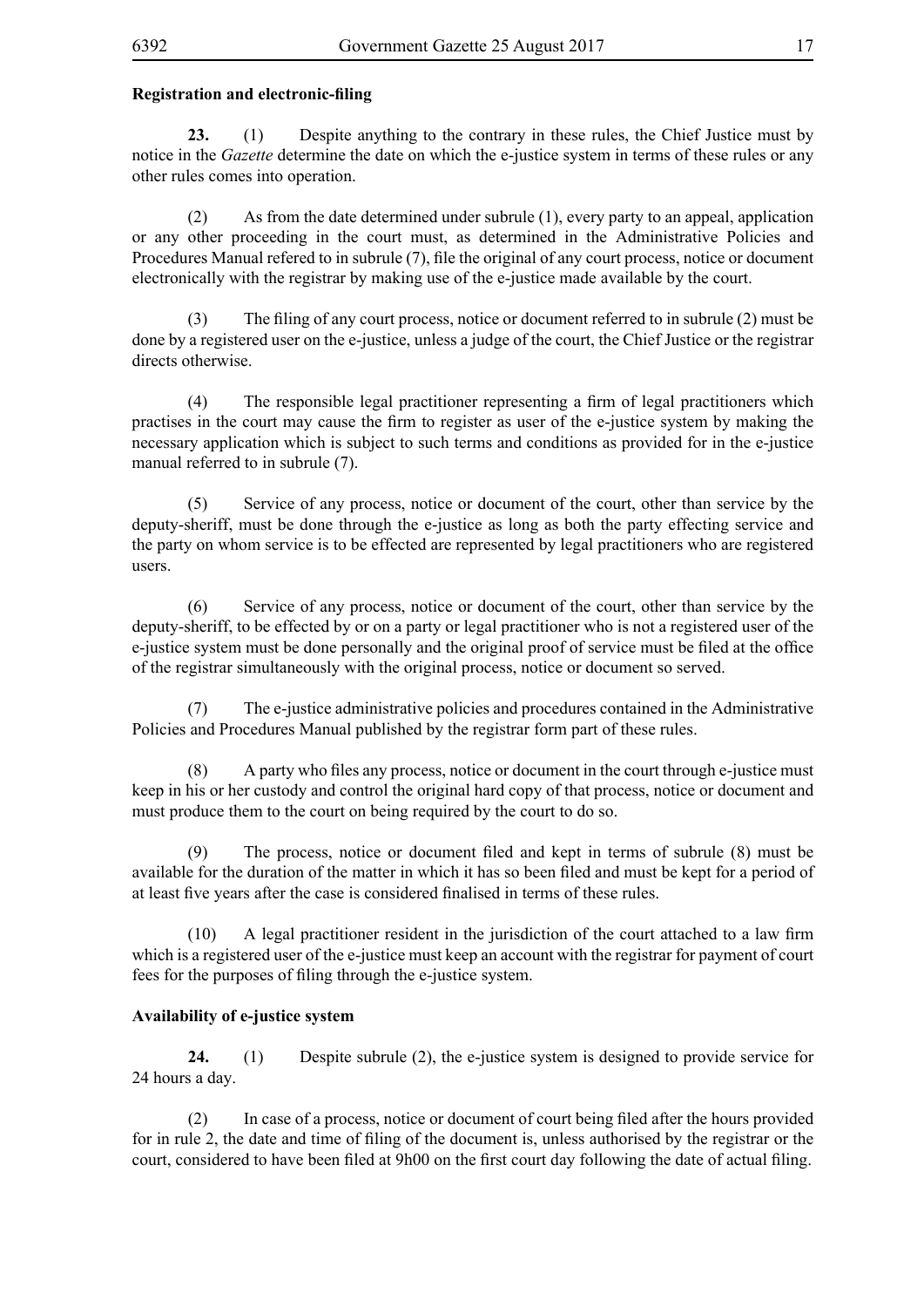# **Taxation of costs**

**25.** (1) The registrar in his or her capacity as taxing master must tax costs incurred in an appeal or application on a scale as set out in Annexure A to these rules.

(2) Taxation of costs is subject to review by the court.

 (3) A party dissatisfied with a ruling of the taxing master in respect of an item or part of an item, which was objected to or disallowed by the taxing master of his or her own accord, may, within 21 days of the issuance of a taxing masters certificate*,* require the taxing master to state a case for the decision of a judge.

- (4) The case referred to in subrule (3) must -
- (a) indicate each item or part of an item, together with the grounds of objection advanced during the taxation; and
- (b) embody any relevant findings of facts by the taxing master in the stated case.

(5) The taxing master must supply a copy of the stated case to each of the parties, who may within 14 days of receiving the tax certificate, require the taxing master to state a case for the decision of a judge of the court.

(6) The case referred to in subrule (5) must set out each item or part of an item or part of an item which was objected to before the taxing master or disallowed by the taxing master of his or her own accord.

(7) After receiving the contentions, if any, referred to in subrule (5), the taxing master must -

- (a) frame his or her report;
- (b) supply a copy of the report to each party; and
- (c) forthwith, lay the case, together with the contentions of the parties thereon and his or her report before the judge designated by the Chief Justice.

(8) After the taxing master has laid his or her report before the judge in terms of this rule, the judge may -

- (a) without a hearing on the stated case and contentions so submitted, together with any other information which he or she may request from the taxing master, decide the matter; or
- (b) after a hearing, decide the matter in his or her chambers or in court, if he or she considers it appropriate.

(9) A judge deciding a review in terms of this rule may make such order as to costs of the suit, as he or she considers appropriate, including an order that the unsuccessful party is to pay the opposing party a sum fixed by the judge as to costs.

# **Legal practitioner's fees**

**26.** (1) The fees allowed to legal practitioners conducting any matter before the court are as set out in Annexure A.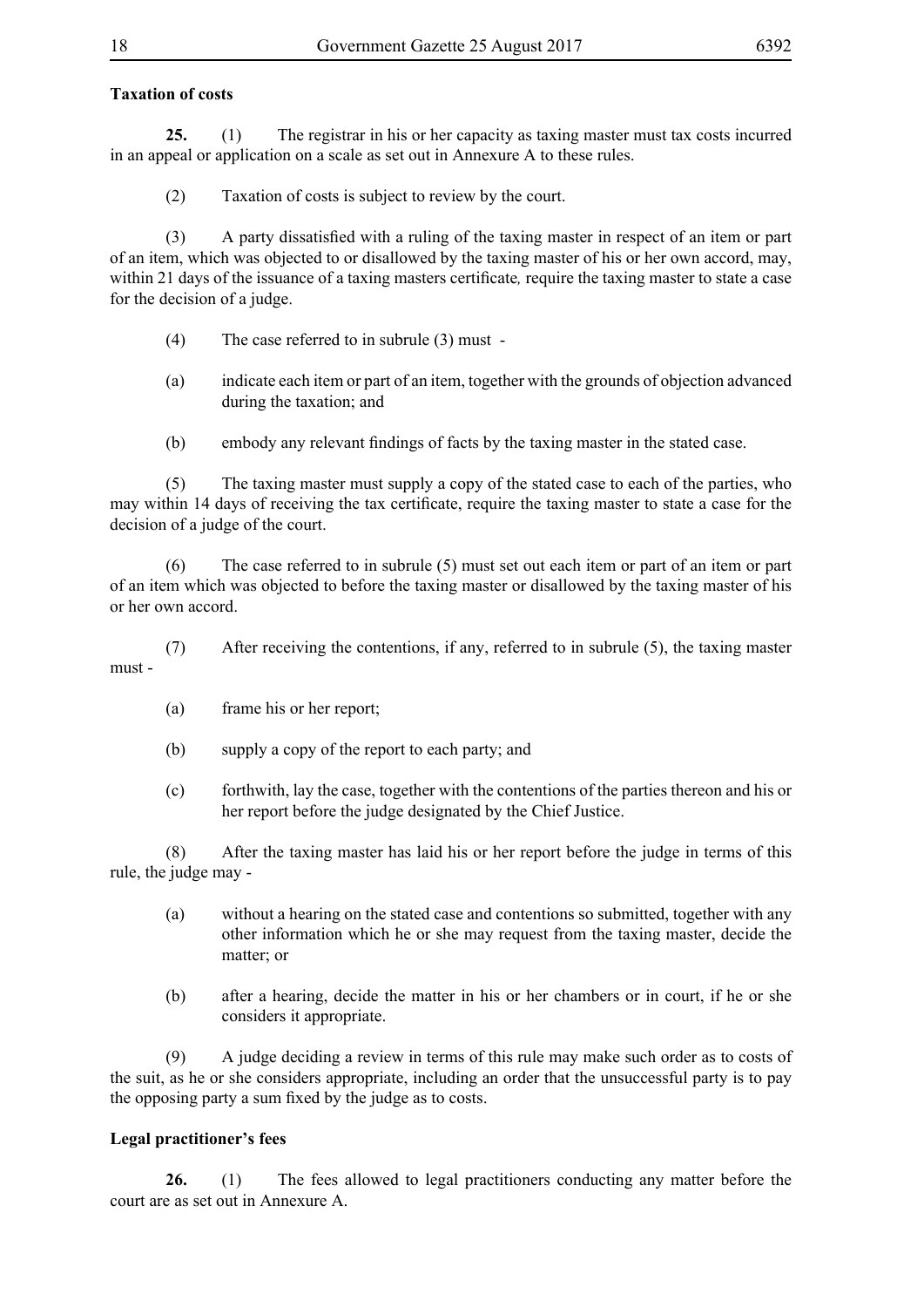(2) Save where the court authorises fees consequent upon the employment of more than one instructed legal practitioner to be included in a party and party bill of costs, only such fees as are consequent upon the employment of one instructed legal practitioner are allowed as between party and party

## **Fees of court**

**27.** The court fees payable in respect of the court are contained in Annexure B.

#### **Service or execution of process of court**

**28.** The rules of the High Court, in so far as they relate to the practice and procedure in connection with –

- (a) the issue or service of summons, or other pleading, subpoena or other document in connection with the issue of interrogatories;
- (b) the issue or execution of a writ or warrant; and
- (c) the court fees payable and tariff of costs and expenses allowed in respect of a process,

apply with necessary modifications required by the context in respect of the court as if they are rules made under the Act.

#### **General power of court**

29. The Court may, for sufficient cause shown, condone a party's non-compliance with any of these rules, and may give such directions in matters of practice and procedure as it may consider just and expedient under the circumstances.

#### **Savings and transitional provisions**

- **30.** Despite the repeal of the Rules of the Supreme Court of Namibia by these rules -
- (a) anything done under a provision of the repealed rules and which could have been done under a corresponding provision of these rules, is deemed to have been done under such corresponding provision of these rules;
- (b) a case that has been registered with the registrar under the repealed rules continues under these rules but if there is any uncertainty in this regard the Chief Justice or a judge designated for the purpose must direct the appropriate procedure to be followed after considering representations from the parties.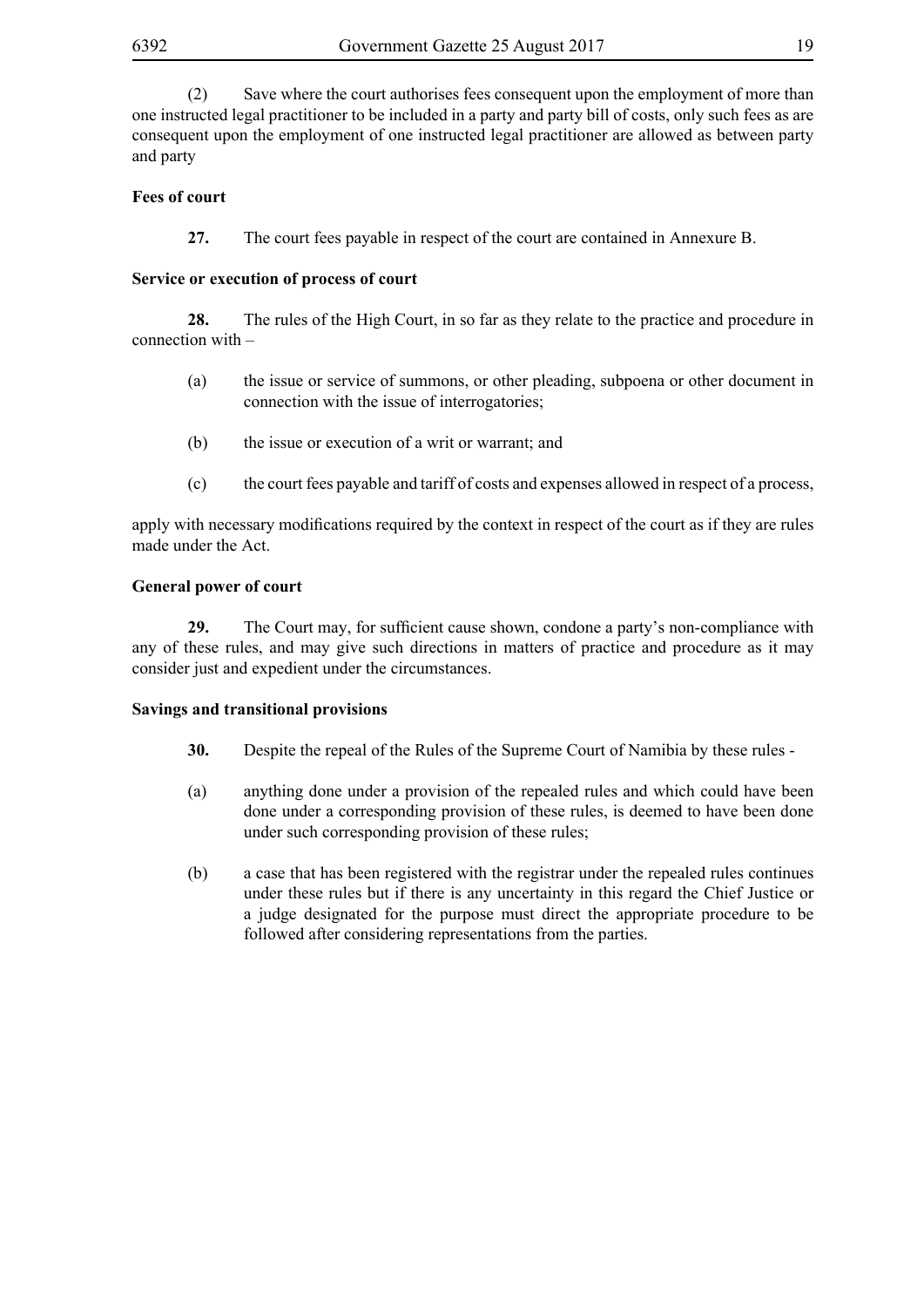#### **ANNEXURE A LEGAL PRACTITIONERS FEES** (Rule 26)

#### Section A. – TAKING INSTRUCTIONS

|    |     |                                                                                                                                                                                                                                                                                                             | N\$                 |
|----|-----|-------------------------------------------------------------------------------------------------------------------------------------------------------------------------------------------------------------------------------------------------------------------------------------------------------------|---------------------|
| 1. | (a) | To note an appeal or cross-appeal when leave to appeal                                                                                                                                                                                                                                                      | 500.00              |
|    | (b) | To prosecute or defend an appeal, including continuation of a                                                                                                                                                                                                                                               | 500.00<br>to 900.00 |
|    | (c) |                                                                                                                                                                                                                                                                                                             | 500.00<br>to 900.00 |
| 2. |     |                                                                                                                                                                                                                                                                                                             | 500.00<br>to 900.00 |
|    |     | Section B. - PREPARATION OF RECORDS                                                                                                                                                                                                                                                                         |                     |
| 1. |     | Making for the purpose of preparing copies of the record on appeal (except<br>where a charge is made under paragraph 5 hereof), a copy of such<br>particulars of the record as were not in the possession of the appellant or<br>his or her legal practitioner at the time when the order appealed from was | 2.50                |
| 2. |     | Arranging record for printing or typing, excluding unnecessary documents<br>therefrom, and preparing index and list of documents not included in record                                                                                                                                                     | 250.00<br>to 450.00 |
| 3. |     | Correcting printer's proof or typed or renewed copy, per half-hour or part                                                                                                                                                                                                                                  | 100.00<br>to 250.00 |
| 4. |     | Attending at the office of the registrar or office of the court appealed from<br>to peruse or authenticate the record, per half-hour or part thereof                                                                                                                                                        | 90.00               |
| 5. | (a) | Making of copies of record on appeal and heads of arguments,                                                                                                                                                                                                                                                | 2.50                |
|    | (b) | Where copies are made other than by typewriter, the charge must<br>be for the first copy, N\$1.50 per page, and for further copies, per                                                                                                                                                                     | 2.50                |

(**Note I.** – In the calculation of the number of folios the total number of words of all necessary documents is to be divided by 100, i.e. the entire record is to be treated as one document).

(**Note II.** – In the calculation of the number of pages the total number of words of all necessary documents is to be divided by at least 250, i.e. the entire record is to be treated as one document).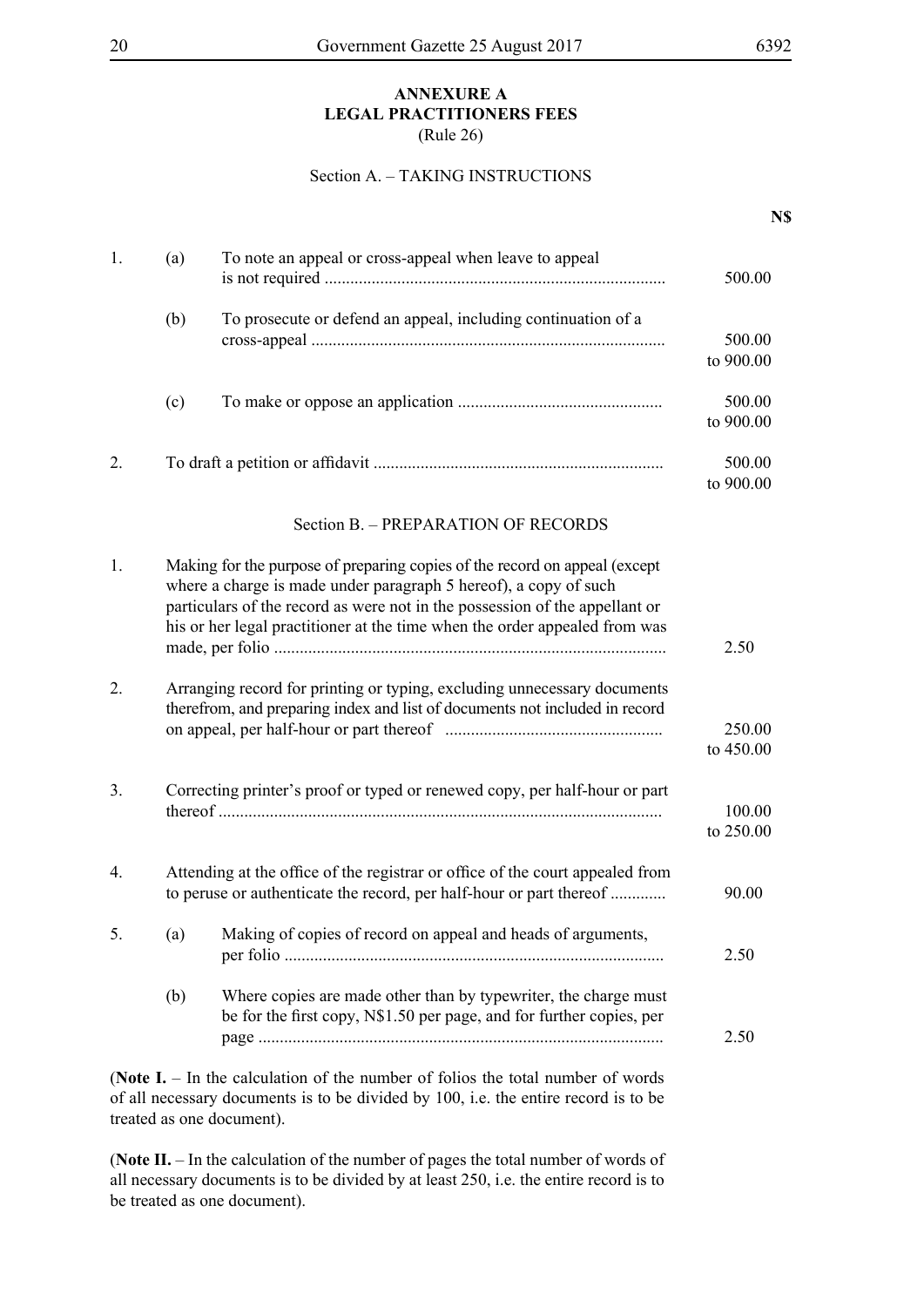(c) Provided that in the case of printed documents or forms, for example, publications, bonds, contracts, credit agreements and special procurations, each page thereof is to be treated as only one page.

Section C. – PERUSAL

| 1. | (a) | Perusing judgment of court <i>appealed from</i> when taking instructions<br>for the continuation of an appeal or cross-appeal, where leave to                                                                                         | 35.00                          |
|----|-----|---------------------------------------------------------------------------------------------------------------------------------------------------------------------------------------------------------------------------------------|--------------------------------|
|    | (b) | Perusing record on appeal, for each page or part thereof                                                                                                                                                                              | 10.00                          |
|    | (c) | Perusing judgment of court <i>appealed from</i> by which leave to appeal<br>was denied, when instructions are taken to address a petition to the                                                                                      | 35.00                          |
|    |     | (Note – The minimum fee under items (a) and (b) must be $N$135.00$ ).                                                                                                                                                                 |                                |
| 2. |     | Perusing any plan, diagram, photograph or other annexure to the record to<br>which the remuneration hereinbefore set out cannot be applied                                                                                            | 30.00<br>to 300.00<br>per item |
| 3. | (a) | Attendance on and perusal of any petition or affidavit or any other<br>document not elsewhere provided for, per page                                                                                                                  | 30.00                          |
|    | (b) | Attendance on and perusal of any annexure to a petition and                                                                                                                                                                           | 10.00                          |
|    | (c) | Attendance on and perusal of a petition or affidavit composed<br>or corrected by instructed legal practitioner, per page                                                                                                              | 10.00                          |
|    |     | (Note I. – minimum fee under item (a) must be as follows: For formal affidavits,<br>N\$30.00; for affidavits other than formal affidavits, N\$70.00).                                                                                 |                                |
|    |     | (Note II. - In the calculation of the number of pages the total number of words of<br>all necessary annexures is to be divided by at least 250, i.e. the entire record is to<br>be treated as one document).                          |                                |
| 4. |     | Attendance on and perusal of heads of argument, excluding annexures, for<br>example, unreported judgments of court or copies of publications attached<br>as confirmation of heads of arguments, for every 10 pages or portion thereof | 75.00                          |
|    |     | (Note – The minimum fee under this item must be $N$150.00$ ).                                                                                                                                                                         |                                |
|    |     | Section D. - ATTENDANCE                                                                                                                                                                                                               |                                |
| 1. |     | Any formal attendance on an acknowledgement, receipt, etc.                                                                                                                                                                            | 25.00                          |
| 2. |     | Attendance of any letter, email, telegram, document or telephone call, or<br>any other necessary attendance not otherwise provided for                                                                                                | 30.00                          |
|    |     | (Note $-A$ composite fee must be charged for all letters received).                                                                                                                                                                   | to 180.00                      |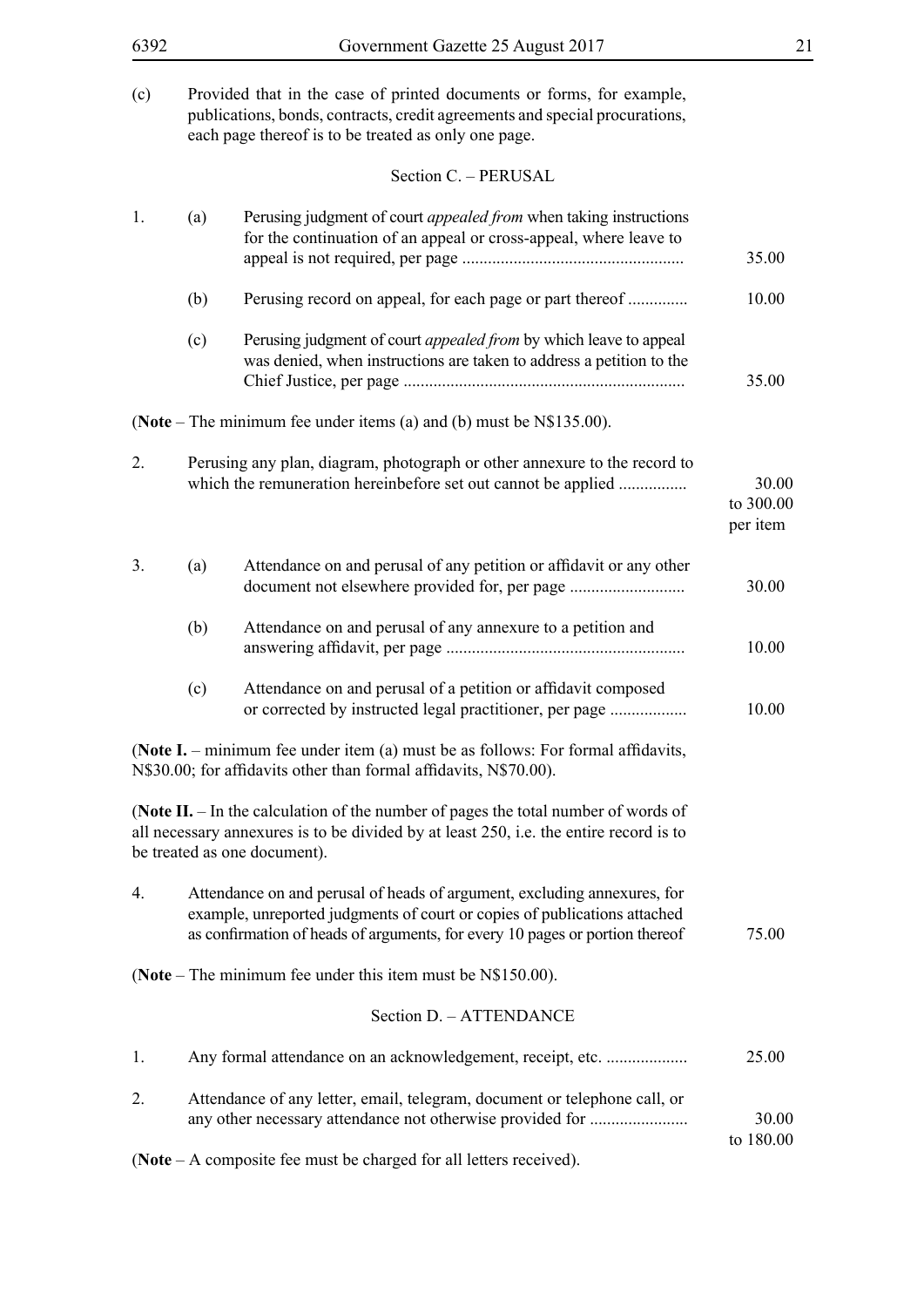| 22 |             | Government Gazette 25 August 2017                                                                                                                                      | 6392                  |
|----|-------------|------------------------------------------------------------------------------------------------------------------------------------------------------------------------|-----------------------|
| 3. | (a)         | Attendance at office of registrar to deliver a letter or document,                                                                                                     | 25.00                 |
|    | (b)         | Attendance on business other than formal business, per half-hour                                                                                                       | 180.00<br>to 300.00   |
| 4. | (a)         | Attendance at any consultation with instructed legal practitioner                                                                                                      | 180.00                |
|    | (b)         | A comprehensive fee for attendance, obtaining and payment of                                                                                                           | 900.00                |
| 5. |             | Attendance at court to note judgment -                                                                                                                                 |                       |
|    | (a)         |                                                                                                                                                                        | 800.00                |
|    | (b)         |                                                                                                                                                                        | 250.00                |
|    |             | Attendance at court on hearing or application, per half-hour or part thereof -                                                                                         |                       |
|    | (a)         |                                                                                                                                                                        | 350.00<br>to 650.00   |
|    | (b)         |                                                                                                                                                                        | 250.00                |
|    |             | Section E. - DRAFTING OF DOCUMENTS                                                                                                                                     |                       |
| 1. |             |                                                                                                                                                                        | 120.00                |
|    | documents). | (Note – In the calculation of the number of folios, the taxing master must deduct,<br>but treat as annexures, any relevant portion consisting of quotations from other |                       |
| 2. | verbal-     | Instructions to another instructed legal practitioner, whether written or                                                                                              |                       |
|    | (a)         |                                                                                                                                                                        | 150.00<br>to 600.00   |
|    | (b)         |                                                                                                                                                                        | 150.00<br>to 600.00   |
|    | (c)         | in justifiable cases, for the drawing up or correcting of petition or<br>affidavit for an application for leave to appeal or disputing thereof                         | 150.00<br>to 600.00   |
| 3. |             | Drawing up notices of appeal or other necessary notices, per folio                                                                                                     | 1000.00<br>to 2500.00 |
| 4. |             |                                                                                                                                                                        | 100.00                |
|    |             | (Note $-$ A composite fee must be charged for all letters written).                                                                                                    |                       |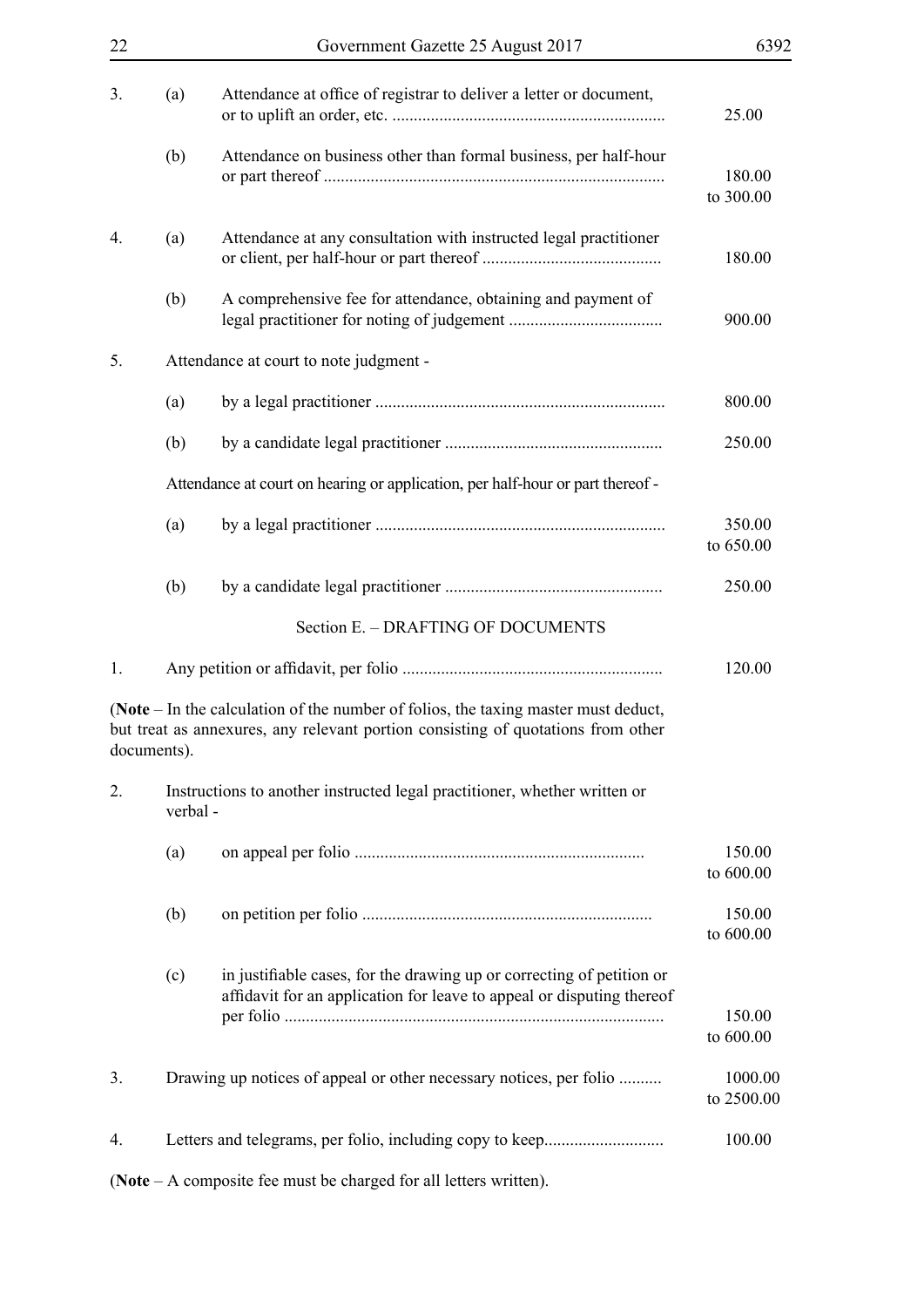| 5.  |                                                                               |                                                                                                                                                                                                                                                                                                                                                                                                                                   | 120.00              |
|-----|-------------------------------------------------------------------------------|-----------------------------------------------------------------------------------------------------------------------------------------------------------------------------------------------------------------------------------------------------------------------------------------------------------------------------------------------------------------------------------------------------------------------------------|---------------------|
| 6.  |                                                                               |                                                                                                                                                                                                                                                                                                                                                                                                                                   | 120.00              |
| 7.  |                                                                               |                                                                                                                                                                                                                                                                                                                                                                                                                                   | 120.00              |
|     |                                                                               | Section F. - COPYING                                                                                                                                                                                                                                                                                                                                                                                                              |                     |
|     |                                                                               | Other documents not specially provided for the:                                                                                                                                                                                                                                                                                                                                                                                   |                     |
| (a) |                                                                               |                                                                                                                                                                                                                                                                                                                                                                                                                                   | 4.00                |
| (b) |                                                                               |                                                                                                                                                                                                                                                                                                                                                                                                                                   | 2.50                |
|     |                                                                               | Section G. - BILLS OF COSTS                                                                                                                                                                                                                                                                                                                                                                                                       |                     |
|     |                                                                               | In connection with a bill of costs for work done or services rendered by a legal<br>practitioner, such legal practitioner must be entitled to charge the following:                                                                                                                                                                                                                                                               |                     |
| 1.  |                                                                               | For drawing up the bill of costs, making necessary copies and attending                                                                                                                                                                                                                                                                                                                                                           | 90.00               |
| 2.  | For receiving, perusal and considering of the bill of costs, as submitted for |                                                                                                                                                                                                                                                                                                                                                                                                                                   | 90.00               |
| 3.  | (a)                                                                           | For attending taxation in an opposed bill of costs per half-hour or                                                                                                                                                                                                                                                                                                                                                               | 300.00<br>to 600.00 |
|     | (b)                                                                           | For attending an unopposed bill of costs per half-hour or part<br>thereof: 5 per cent on fees appearing in the bill of costs as<br>submitted before taxation.                                                                                                                                                                                                                                                                     |                     |
|     |                                                                               | (Note – The minimum fee under item $3(b)$ must be N\$75.00).                                                                                                                                                                                                                                                                                                                                                                      |                     |
| 4.  |                                                                               | Before the taxing master taxes the bill of costs, he or she must be convinced<br>that the party who has to pay the account, or his or her legal representative,<br>was properly notified of the time and place of such taxation and of his or<br>her right to be present: except that such notice is unnecessary where the<br>person liable for payment of costs has consented, in writing, to taxation in<br>his or her absence. |                     |
|     |                                                                               | Section H. - GENERAL                                                                                                                                                                                                                                                                                                                                                                                                              |                     |
| 1.  |                                                                               | An all-inclusive fee for making payments into court by way of bank                                                                                                                                                                                                                                                                                                                                                                | 100.00<br>to 130.00 |
| 2.  |                                                                               |                                                                                                                                                                                                                                                                                                                                                                                                                                   | 100.00<br>to 130.00 |
|     |                                                                               | (Note I. – With a view to affording the party who has been awarded an order for<br>costs full indemnity for all costs reasonably incurred by him or her in relation to                                                                                                                                                                                                                                                            |                     |

his or her claim or defence and to ensure that all such costs must be borne by the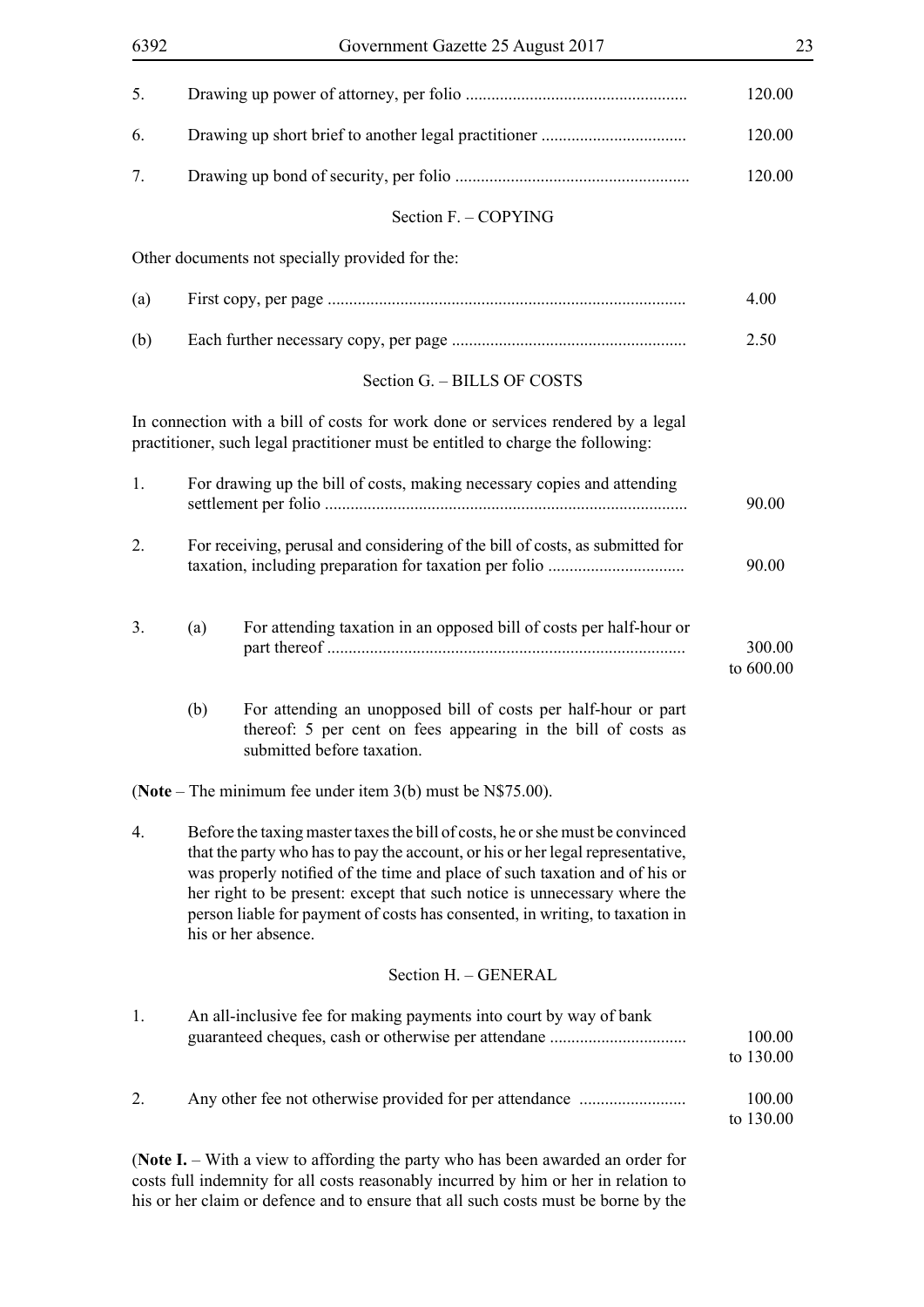party against whom such order has been made, the taxing master must on every taxation allow such costs, charges and expenses as appear to him or her to have been necessary or proper for the attainment of justice or for defending the rights of any party, but, save as against the party who incurred them, no costs must be allowed which appear to the taxing master to have been incurred or increased through over caution, negligence or mistake, or by payment of a special fee to an instructed legal practitioner or by other unusual expenses).

(**Note II.** – The taxing master is entitled in his or her discretion at any time to depart from any of the provisions of this tariff in extraordinary or exceptional circumstances where the strict execution thereof will be unjust, and in this regard must take into account the time necessarily taken, the complexity of the matter, the nature of the subject-matter in dispute, the amount in dispute and any other factors he or she considers relevant).

(**Note III.** – In order to diminish as much as possible the costs arising from the copying of the record or of documents to accompany the briefs of instructed legal practitioner, the taxing master must not allow the costs of any unnecessary duplication).

(**Note IV.** – Where in the opinion of the taxing master more than one instructing legal practitioner has been necessarily engaged in the performance of any of the work covered by this tariff, each such instructing legal practitioner must be entitled to be remunerated, on the basis set out in this tariff, for the work necessarily done by him or her and in each such instance the bills of costs must be taxed jointly and at the same time).

(**Note V.** – A folio must contain 100 words, four figures to be counted as a word, and any fraction of less than 25 words must not be allowed as an additional folio).

(**Note VI.** – A page must consist of at least 250 words and any fraction of less than 250 words must have not be allowed as an additional page but that this provision bears no relevance to a document which in totality consist of less than 250 words).

(**Note VII.** – When the services of a cost consultant are used to draft the bill of costs, a certificate from the instructing legal practitioner must accompany the bill of costs and must indicate –

- (a) that the bill was properly perused and found correct after receipt thereof;
- (b) that each description therein with reference to work, time and numbers is in concurrence with what was necessarily done by him or her; and
- (c) that the items and tariff are drafted and claimed strictly according to party-and-party practice rules, and the taxing master may, where it is evident from the bill of costs that the requirements of paragraph (a) or (b), or parts thereof, are not complied with, refuse to tax such bill, and the taxing master may also, when her or she is convinced that a partyand-party bill of costs is claimed for work not done, or for work which belongs in legal practitioner-and-client bill of costs or that excessive fees are being charged, deny the instructing legal practitioner the remuneration mentioned in section G1 if more than 30 per cent of the number of items or the total of fees of the bill are taxed off).